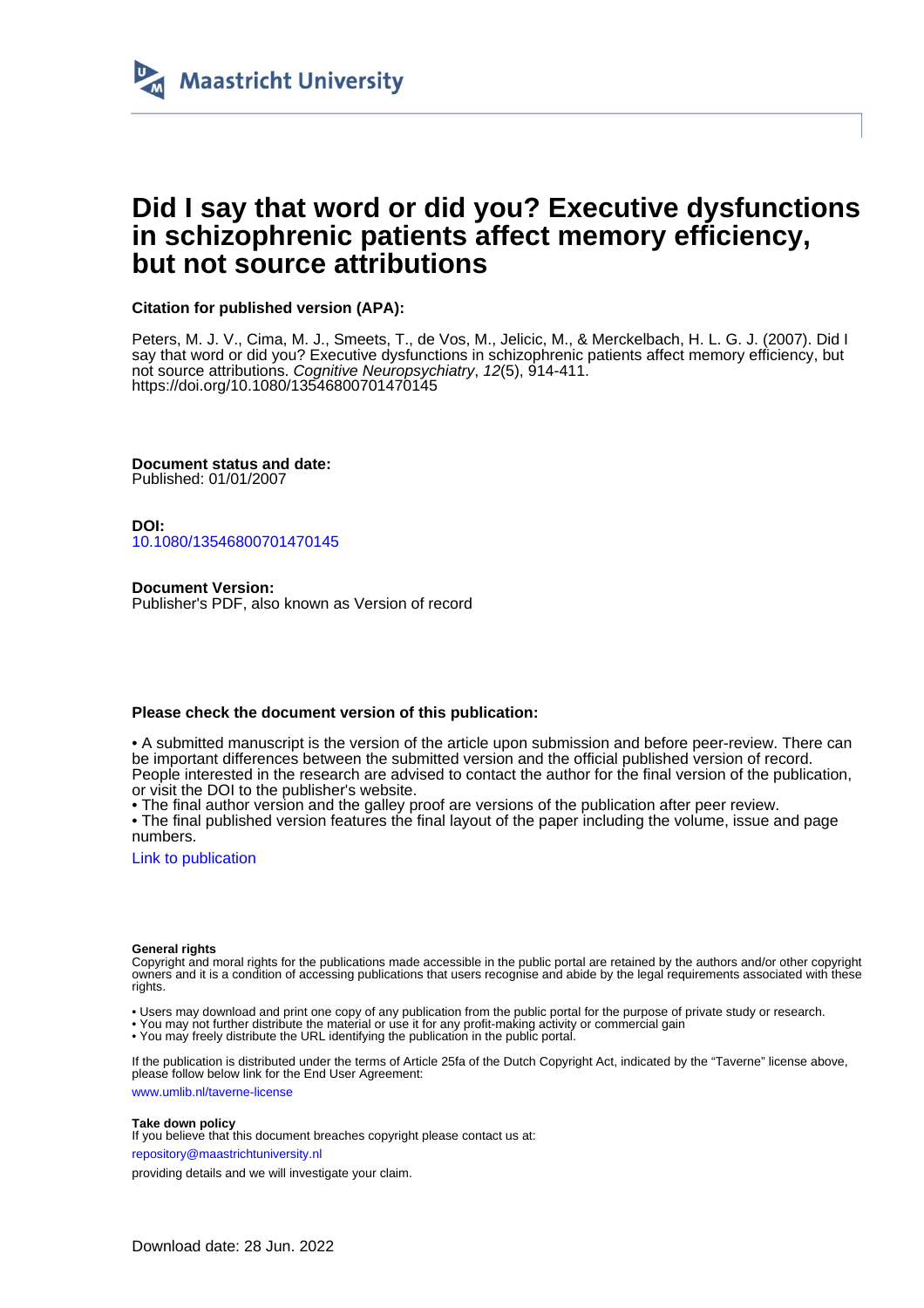This article was downloaded by:[University of Maastricht] On: 15 August 2007 Access Details: [subscription number 781062704] Publisher: Psychology Press Informa Ltd Registered in England and Wales Registered Number: 1072954 Registered office: Mortimer House, 37-41 Mortimer Street, London W1T 3JH, UK



# Cognitive Neuropsychiatry

Publication details, including instructions for authors and subscription information: <http://www.informaworld.com/smpp/title~content=t713659088>

Did I say that word or did you? Executive dysfunctions in schizophrenic patients affect memory efficiency, but not source attributions

Online Publication Date: 01 September 2007

To cite this Article: Peters, Maarten J. V., Cima, Maaike J., Smeets, Tom, de Vos, Marije, Jelicic, Marko and Merckelbach, Harald (2007) 'Did I say that word or did you? Executive dysfunctions in schizophrenic patients affect memory efficiency, but not source attributions', Cognitive Neuropsychiatry, 12:5, 391 - 411 To link to this article: DOI: 10.1080/13546800701470145 URL: <http://dx.doi.org/10.1080/13546800701470145>

### PLEASE SCROLL DOWN FOR ARTICLE

Full terms and conditions of use: <http://www.informaworld.com/terms-and-conditions-of-access.pdf>

This article maybe used for research, teaching and private study purposes. Any substantial or systematic reproduction, re-distribution, re-selling, loan or sub-licensing, systematic supply or distribution in any form to anyone is expressly forbidden.

The publisher does not give any warranty express or implied or make any representation that the contents will be complete or accurate or up to date. The accuracy of any instructions, formulae and drug doses should be independently verified with primary sources. The publisher shall not be liable for any loss, actions, claims, proceedings, demand or costs or damages whatsoever or howsoever caused arising directly or indirectly in connection with or arising out of the use of this material.

© Taylor and Francis 2007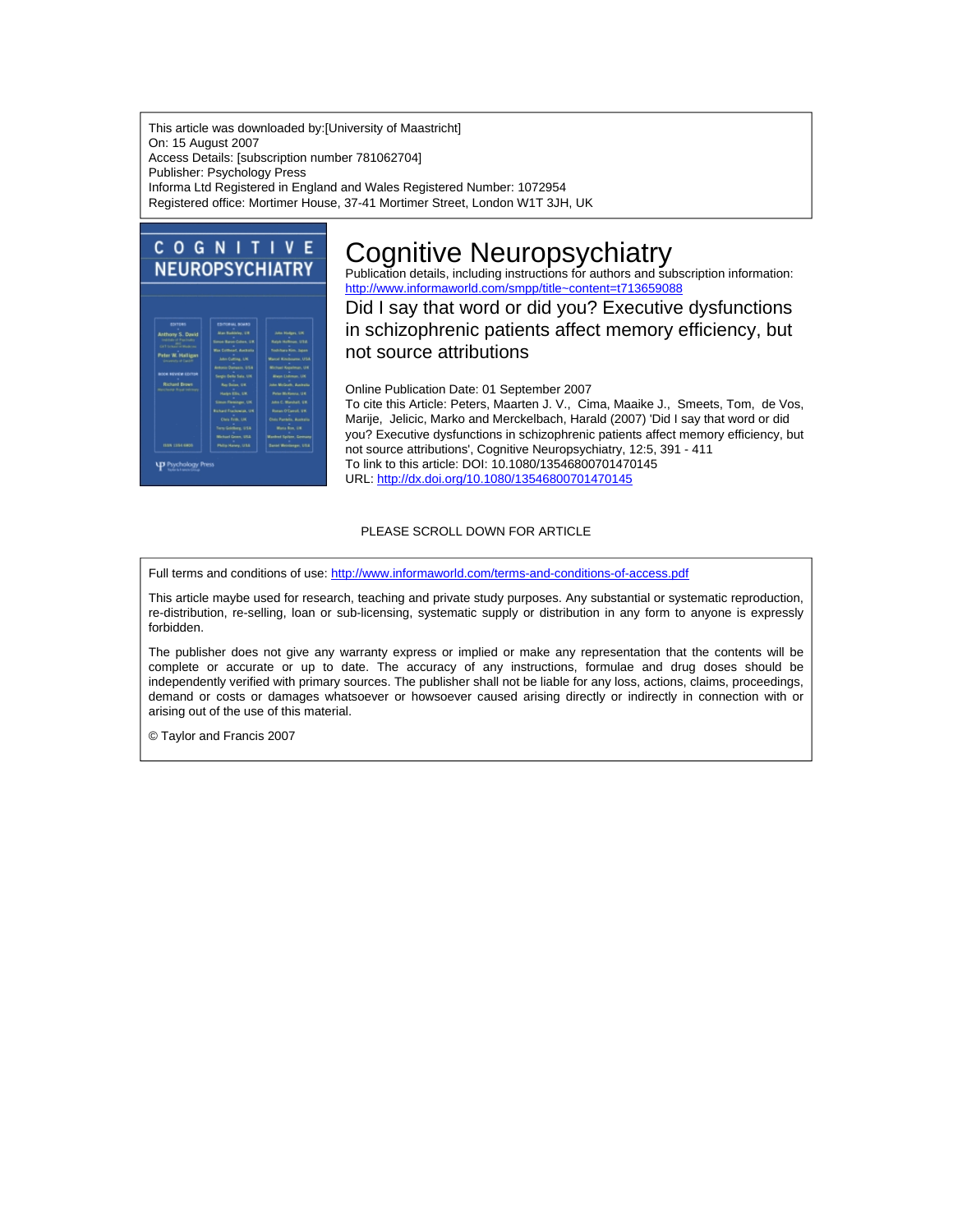# Did I say that word or did you? Executive dysfunctions in schizophrenic patients affect memory efficiency, but not source attributions

Maarten J. V. Peters, Maaike J. Cima, Tom Smeets, Marije de Vos, Marko Jelicic, and Harald Merckelbach

Department of Clinical Psychological Science, Faculty of Psychology, Maastricht University, Maastricht, The Netherlands

Introduction. Schizophrenic patients have difficulties in recognising previously presented verbal information and identifying its sources. The antecedents of these recognition and source misattributions are, however, largely unknown. The current study examined to what extent schizophrenic patients' lack of memory efficiency, their memory errors, and their source misattributions are related to neurocognitive deficits (i.e., executive dysfunctions).

Methods. 23 schizophrenic patients and 20 healthy controls were administered an adapted version of the Deese/Roediger-McDermott (DRM) task from which parameters of memory efficiency, memory errors, source misattributions, and two-high threshold measures were derived. Furthermore, two neurocognitive tasks tapping executive functions were administered: the Wisconsin Card Sorting Test (WCST) and the Behavioural Assessment of the Dysexecutive Syndrome (BADS). Using multiple linear regression analyses, we examined whether these neurocognitive measures predicted various memory parameters.

Results. Patients with schizophrenia showed poorer memory efficiency and were more prone to make internal-external source misattributions with high confidence. However, they did not more often falsely recognise critical lure words than controls. Executive dysfunctions predicted memory efficiency, but not source misattribution performance.

Conclusion. Our findings provide further evidence that schizophrenic patients' memory impairments are intimately related to fundamental neurocognitive deficits.

Correspondence should be addressed to Maarten J. V. Peters, Department of Clinical Psychological Science, Faculty of Psychology, Maastricht University, PO Box 616, 6200 MD, Maastricht, The Netherlands. E-mail: m.peters@psychology.unimaas.nl

This study was supported by a grant from the Dutch organisation for scientific research, N.W.O., grant number 452-02-006. We would like to thank Drs Mesotten and Bryon, psychologist Michael Hilderson, and other staff members of both psychiatric hospitals for their help with the data collection. We would like to thank editor Professor Anthony David, reviewer Dr Ayana Gibbs, and one anonymous reviewer for their constructive comments on the earlier versions of this manuscript.

 $\heartsuit$  2007 Psychology Press, an imprint of the Taylor & Francis Group, an Informa business http://www.psypress.com/cogneuropsychiatry DOI: 10.1080/13546800701470145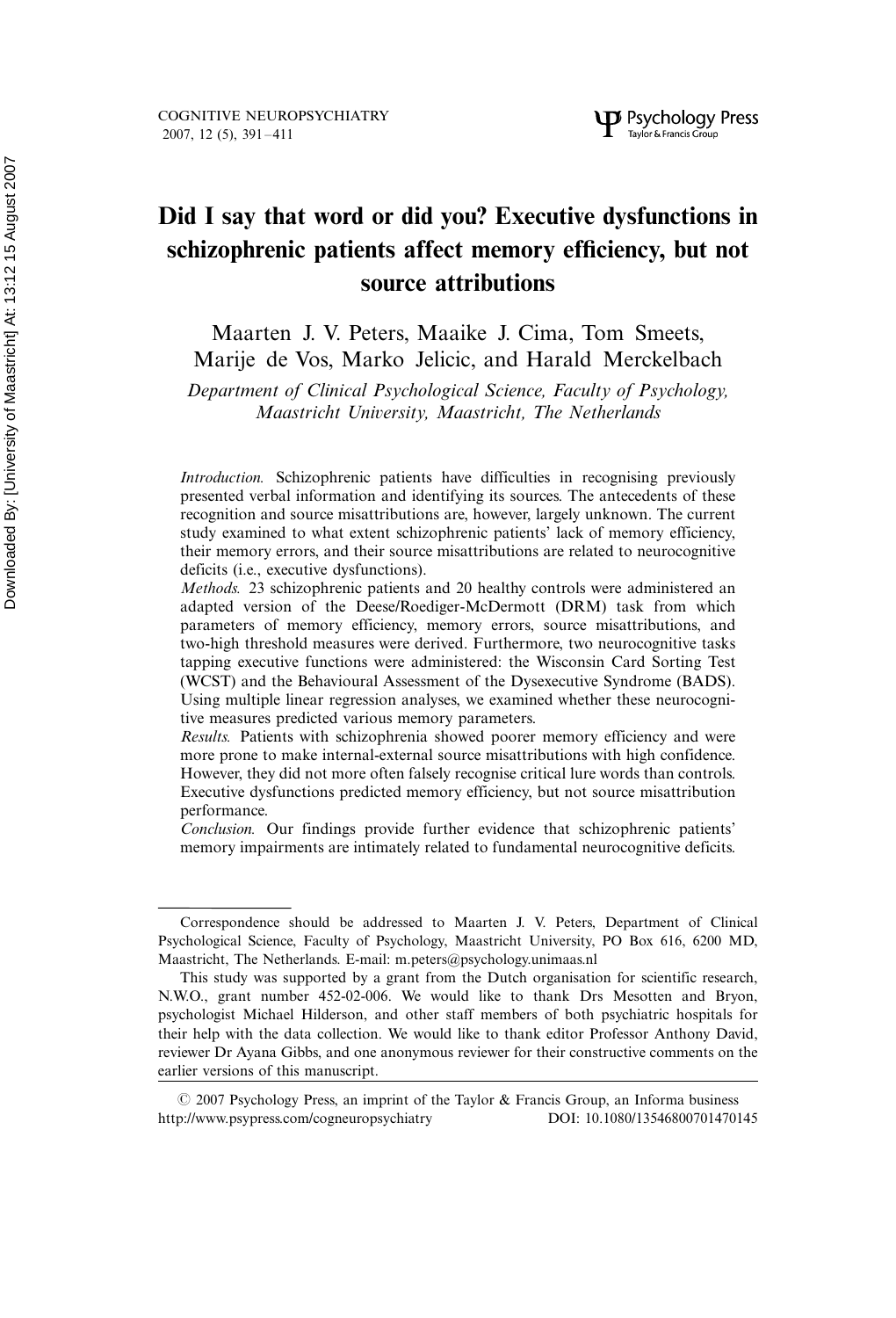Schizophrenia is known for its prominent cognitive deficits (Heinrichs & Zakzanis, 1998). While memory performance of schizophrenic patients exhibits a wide range of impairments (Aleman, Hijman, de Haan, & Kahn, 1999; McKenna, Ornstein, & Baddeley, 2002), it is especially characterised by omission errors (i.e., misses). That is, schizophrenic patients have a tendency to omit or miss information when asked to recall or recognise specific verbal or nonverbal material (e.g., McKenna et al., 1990; Moritz, Woodward, Cuttler, Whitman, & Watson, 2004; see Aleman et al., 1999, for a meta-analysis). However, because such omission errors can be observed in many psychiatric patients, recent research has tried to pinpoint memory aberrations that are more specific for schizophrenia (Aleman et al., 1999; McKenna, McKay, & Laws, 2000). One memory aspect that seems to be markedly impaired in schizophrenia is source monitoring (Johnson, Hashtroudi, & Lindsay, 1993). This refers to the ability to identify the source of remembered information, i.e., source attribution. Schizophrenic patients consistently show a deficiency in internal source attribution (e.g., "Did I do this or did I only imagine this?"; Nienow & Docherty, 2004) and reality monitoring (e.g., ''Did I say this or did someone else say this to me?''; Brébion et al., 2000; Brébion, Gorman, Amador, Malaspina, & Sharif, 2002; Keefe, Arnold, Bayen, & Harvey, 1999; Moritz, Woodward, & Ruff, 2003; Vinogradov et al., 1997). Moritz et al. (2003) reported that, apart from their tendency to make source misattributions, schizophrenic patients also show exaggerated confidence in their source judgement capabilities.

Interestingly, recent studies (Elvevåg, Fisher, Weickert, Weinberger, & Goldberg, 2004; Moritz et al., 2004; Weiss, Dodson, Goff, Schacter, & Heckers, 2002) noted that schizophrenic patients' memory is superior to that of control individuals in one particular respect: Schizophrenic patients are less susceptible to experimentally induced false memories (i.e., false alarms of critical lures). For example, using the standard Deese/Roediger-McDermott paradigm (DRM; Deese, 1959; Roediger & McDermott, 1995) to elicit such false alarms, Moritz et al. (2004) found that compared to healthy controls, patients with schizophrenia produce relatively few false alarms when confronted with semantically related lures in a recognition task (e.g., they less often falsely recognise the never presented word sleep among a list of previously presented semantic associates like bed, rest, tired, and so on). However, in accordance with other studies, Moritz et al. also reported that schizophrenic patients tend to make many misses on the DRM task, while showing an increased confidence in these errors.

How can this pattern of memory aberrations typical for schizophrenia best be explained? A plethora of research has demonstrated a specific link between clinical symptomatology (positive and negative symptoms) and susceptibility to source misattributions (e.g., Brébion et al., 2000, 2002; Brébion, Gorman, Malaspina, & Amador, 2005; see also Nienow &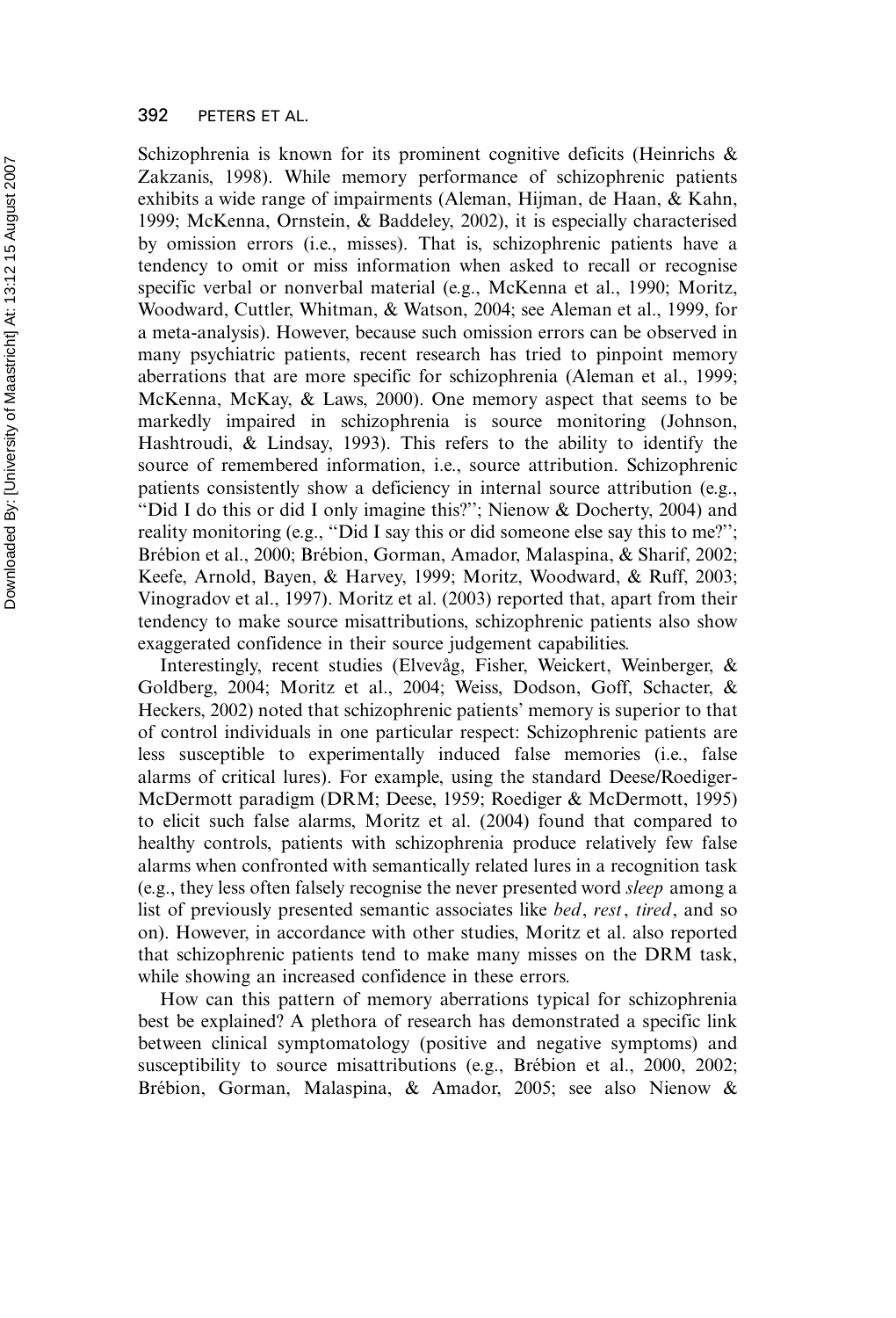Docherty, 2004, for similar findings). Moreover, recent studies demonstrated that source misattribution performance is partly dependent on intellectual ability (Vinogradov et al., 1997) and cognitive functions (e.g., verbal memory performance; Elvevåg et al., 2004; Moritz et al., 2003, 2004). In an attempt to integrate these findings, Brébion et al. (2005) investigated the relationships between verbal memory impairments, source misattribution, and automated cognitive functions, on the one hand, and clinical symptomatology, on the other. The authors looked at two memory systems: memory efficiency and memory errors. Memory efficiency refers to the number of correct responses and can be further subdivided into superficial and deep memory processing. Brébion et al. found that processing speed and selective attention serve as the primary antecedents of memory efficiency. Memory errors (false alarms to critical lures or new words) were found to be associated with positive and negative symptoms. These authors also noted that source misattributions affected memory errors directly and indirectly via positive symptomatology.

There are good reasons to believe that distinct neuropsychological deficits related to schizophrenia also affect memory efficiency and memory errors (see Peters, Jelicic, & Merckelbach, 2006b, for a review). Indeed, Brébion et al. (2005) argued that as memory deficits (e.g., omission errors) observed in schizophrenia resemble those seen in patients with damage to the medial temporal lobe, schizophrenic patients have difficulties with deep memory processing during encoding (e.g., inefficient memory strategy). Alternatively, memory deficits in schizophrenia may be caused by executive dysfunctions. After all, an important aspect of executive functioning, which is subserved by a neural network encompassing primarily the prefrontal cortex, is monitoring the retrieval of encoded events in memory (e.g., Dodson & Schacter, 2002; Johnson et al., 1993; Peters et al., 2006b). Because schizophrenic patients exhibit marked deficits on both executive and memory tasks (see McKenna et al., 2002; Weinberger et al., 2001), executive dysfunctions may explain memory impairments in schizophrenia over and above the contribution of symptomatology and medial temporal lobe dysfunctions (see Moritz et al., 2003; Vinogradov et al., 1997).

Most of the studies cited above looked at isolated memory dysfunctions in schizophrenic patients. That is, they specifically focused on schizophrenic patients' memory efficiency, memory errors, or source misattributions. The current study relied on a paradigm that allowed examining all these different memory dysfunctions simultaneously. We also explored how certain neurocognitive impairments are related to these dysfunctions because this may inform theories about the origins of schizophrenic patients' memory aberrations. More specifically, we explored whether executive control and working memory measured by the Wisconsin Card Sorting Test (Heaton, Chelune, Talley, Kay, & Curtiss, 1993) and planning of behaviour indexed by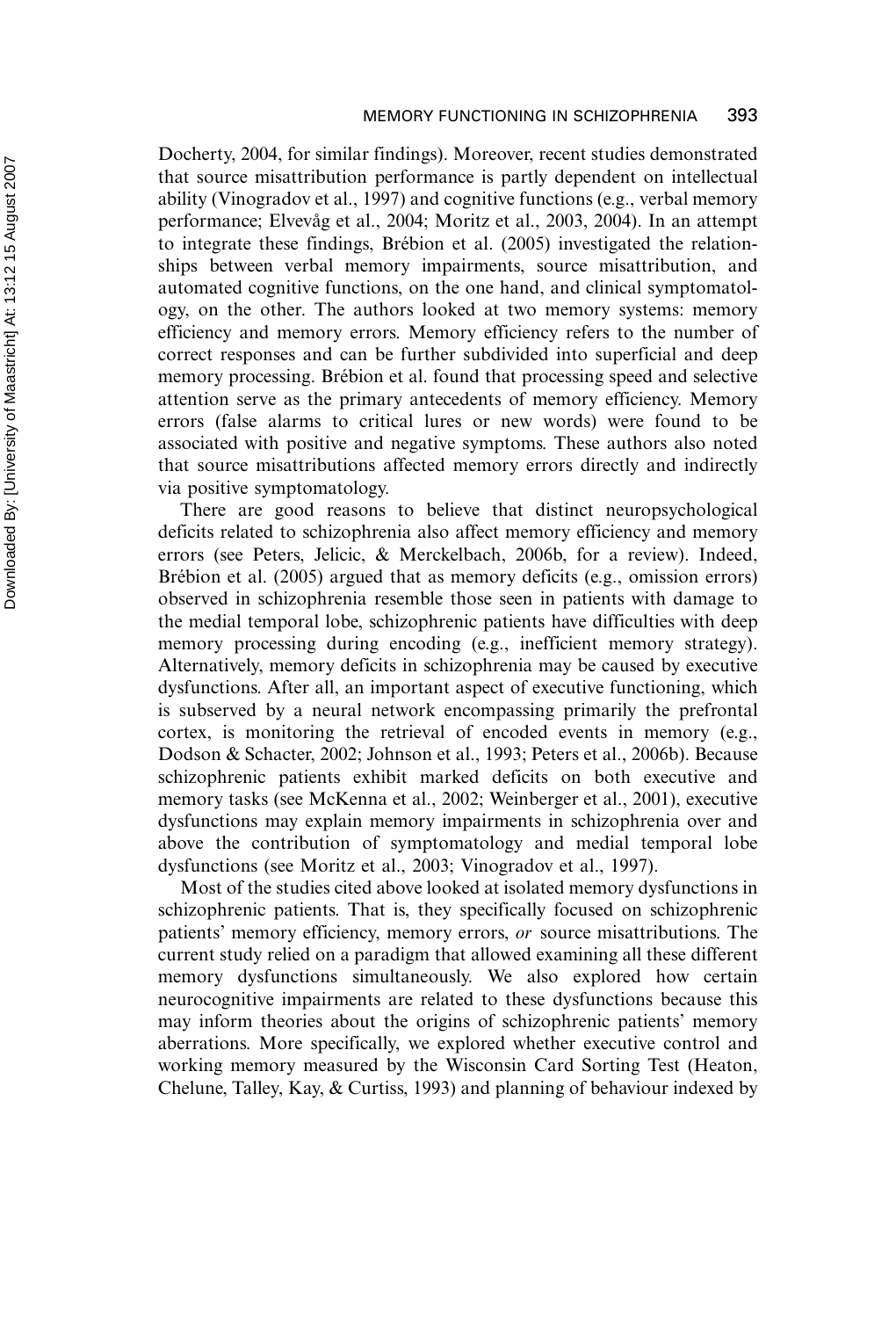the Behavioural Assessment of the Dysexecutive Syndrome (Wilson, Alderman, Burgess, Emslie, & Evans, 1996) predict memory efficiency, memory errors, and source misattributions in schizophrenic patients and healthy controls.

A shortcoming of many previous studies in this domain (Moritz & Woodward, 2002; Moritz et al., 2003, but see Moritz et al., 2004) is that they elicited low levels of experimentally induced false memories (i.e., false alarms). Hence, a laboratory task was employed that is known to elicit high levels of false memories, even in healthy controls. To this end, we used an adapted version of the DRM paradigm to simultaneously tap memory efficiency, memory errors, and source misattributions.

In keeping with previous work, we expected that, relative to controls, schizophrenic patients would display a decrease in memory efficiency and more source misattributions, while showing an increased confidence for these errors. Conversely, control participants were expected to commit more experimentally induced false memories (i.e., false alarms for critical lures) together with an increased confidence for the critical lure words. Most importantly, we tested whether executive dysfunctions related to the prefrontal cortex might statistically predict memory aberrations in schizophrenia.

## **METHOD**

#### **Participants**

Twenty-three inpatients (18 men, 5 women) with a DSM-IV (*Diagnostic and* Statistical Manual of Mental Disorders, 4th edition; American Psychiatric Association, 1994) diagnosis of schizophrenia were recruited from two Belgian psychiatric hospitals: Medical Centre Sint-Jozef, Munsterbilzen and Public Psychiatric Centre, Rekem. Diagnoses were made by a panel of experienced psychiatrists on the basis of extensive diagnostic interviews, but prior to neurocognitive assessment. Sociodemographic information and clinical data are presented in Table 1 (see later). All patients were on fixed doses of antipsychotic medication, either typical (86%) or atypical (14%). Based on a thorough screening of the medical records, they were excluded if they had a history of severe neurological disorders, substance abuse, or another comorbid Axis 1 disorder.

Twenty healthy control participants (18 men, 2 women) were recruited from a pool of volunteers from Maastricht University and through advertisements in a local newspaper. Control participants were matched for age, gender, and level of education. They were screened with a semistructured interview to rule out a psychiatric history, neurological disorders, alcohol abuse, or drug addiction. None of the control participants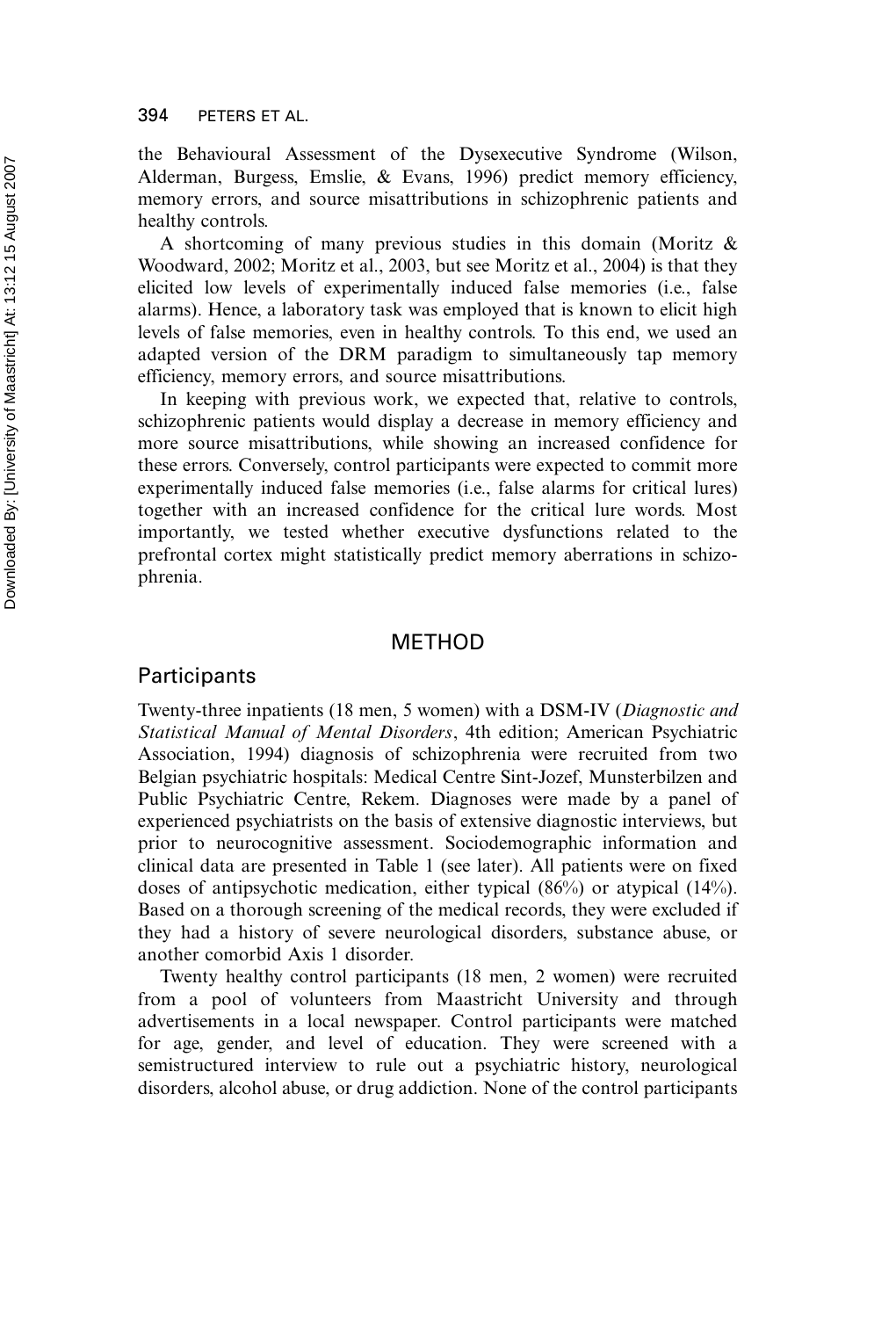#### Schizophrenic patients  $(n=23)$ Control participants  $(n=20)$ **Statistics** Age  $36.30(13.13)$   $35.20(9.71)$  $t(41) = 0.31$ ; ns Gender (men/women) 18/5 18/2  $\chi^2(1) = 1.08$ ; ns Education level\*  $4.74$  (1.18)  $5.35$  (.99)  $t(41) = 1.83$ ; ns Premorbid IQ 104.45 (13.75) 110.75 (10.30)  $t(41) = 1.67$ ; ns Number of hospitalisations  $2.43(1.40)$ Length of illness (in years)  $6.96(7.38)$ BPRS Positive syndrome  $9.17(4.29)$ Negative syndrome  $5.30(2.12)$ Disorganisation  $4.13(1.71)$ Total  $32.65 (8.52)$ Executive function BADS Total score\*\*  $14.04 (4.01)$  20.05 (2.04)  $t(41) = 5.83; p < .001$ **WCST**  $N \text{ categories}^{**}$  2.83 (1.80) 5.45 (1.05)  $t(41) = 5.72; p < .001$ Perseverative errors<sup>#</sup>  $54.67 (19.79)$  21.10 (16.31)  $t(41) = 5.91$ ;  $p < .001$

| TABLE 1                                                               |
|-----------------------------------------------------------------------|
| Demographic, symptomatological, and neurocognitive characteristics of |
| schizophrenic and control participants                                |

Standard deviations are given in parentheses.

\*According to Verhage (1964; where  $1 =$  "lower education";  $7 =$  university degree").

\*\*Lower scores indicating poorer executive functioning.

#Higher scores indicating poorer executive functioning.

had a first-degree relative with a history of schizophrenia. Sociodemographic characteristics of the control group are also shown in Table 1. All participants gave informed consent before participation. They were paid  $E10$  (approximately 12.5 US dollars) per hour. The study was approved by the standing ethical committee of the Faculty of Psychology, Maastricht University.

## **Materials**

Brief Psychiatric Rating Scale (BPRS). We used the 18-item BPRS to measure current symptomatological status of the schizophrenic patients (Overall & Gorham, 1988). Each BPRS item is rated from 1 (''not present'') to 7 (''extremely present''). This scale was originally developed for identifying schizophrenic symptoms, but also includes items tapping, for example, depression. The BPRS was administered by three clinicians who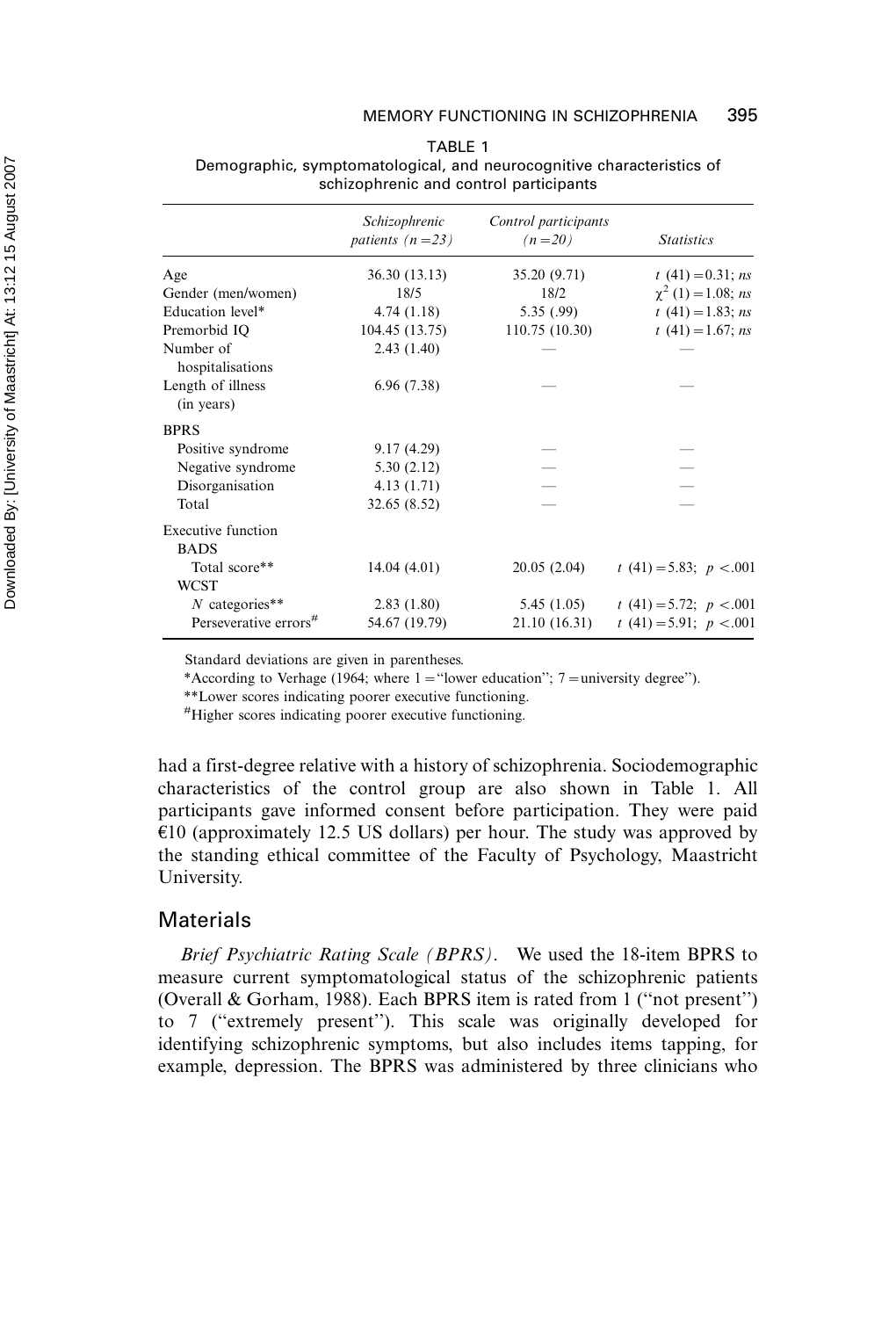were blind as to the neurocognitive status of the patients. Summing items across subscale yields separate scores for negative, positive, and disorganised thought symptomatology. Thus, a negative symptomatology score is obtained by summing scores for the ''emotional withdrawal'', ''motor retardation'', and ''blunted affect'' items. A positive symptomatology score is obtained by summing across the ''unusual thought content'', ''grandiosity", "suspiciousness", and "hallucinatory behaviour" items. The disorganised symptomatology subscale comprises only two symptoms: ''conceptual disorganisation'' and ''mannerisms and posturing'' (Moritz et al., 2001).

Premorbid intelligence. Premorbid intelligence was measured with the Dutch Adult Reading Test (Schmand, Lindeboom, & Harskamp, 1992), which is the Dutch version of the National Adult Reading Test (NART; Nelson, 1982). This task asks participants to read aloud 50 words with irregular spelling. The total score is the number of words that the participant articulates with a correct pronunciation. To estimate premorbid intelligence, scores are compared against normative data.

Adapted Deese/Roediger-McDermott (DRM) paradigm. We developed an adapted version of the DRM paradigm (Deese, 1959; Roediger & McDermott, 1995) so as to tap memory efficiency, memory errors, and source attributions. Participants were administered a Dutch version of the DRM paradigm consisting of eight selected word lists drawn from a normative study Peters, Jelicic, & Merckelbach, 2007; Peters, Jelicic, Haas, & Merckelbach, 2006a). Each list consisted of 15 words (e.g., *bed, nap,* pillow, snooze) semantically related to a nonpresented critical lure word (e.g., sleep). The lists were read aloud one after the other. To create an internal-external source attribution condition during encoding of word lists, four lists were presented by the experimenter and four by the participant (each read aloud). This was done in an alternating sequence, such that the experimenter read the first list, followed by the participant reading the second, then again the experimenter who read the third and so on. For each participant, lists were randomised across this sequence. Words were presented on a Dell 15-inch laptop computer using PowerPoint. Each word was presented for 1 s with an interstimulus interval of 1 s. After the eight lists had been presented, participants were asked to complete a filler task. Next, participants had an old/new recognition task consisting of the eight critical lures of the studied lists completely intermixed with 24 study words (the first, eight, and tenth word of each studied list) and 16 unrelated (i.e., new) lures taken from nonpresented lists. Only words that were in no way associated with the words in the studied lists were used as unrelated lures. For each of the 48 recognition task items, the participant was instructed to provide three responses: (a) old/new decision; (b) source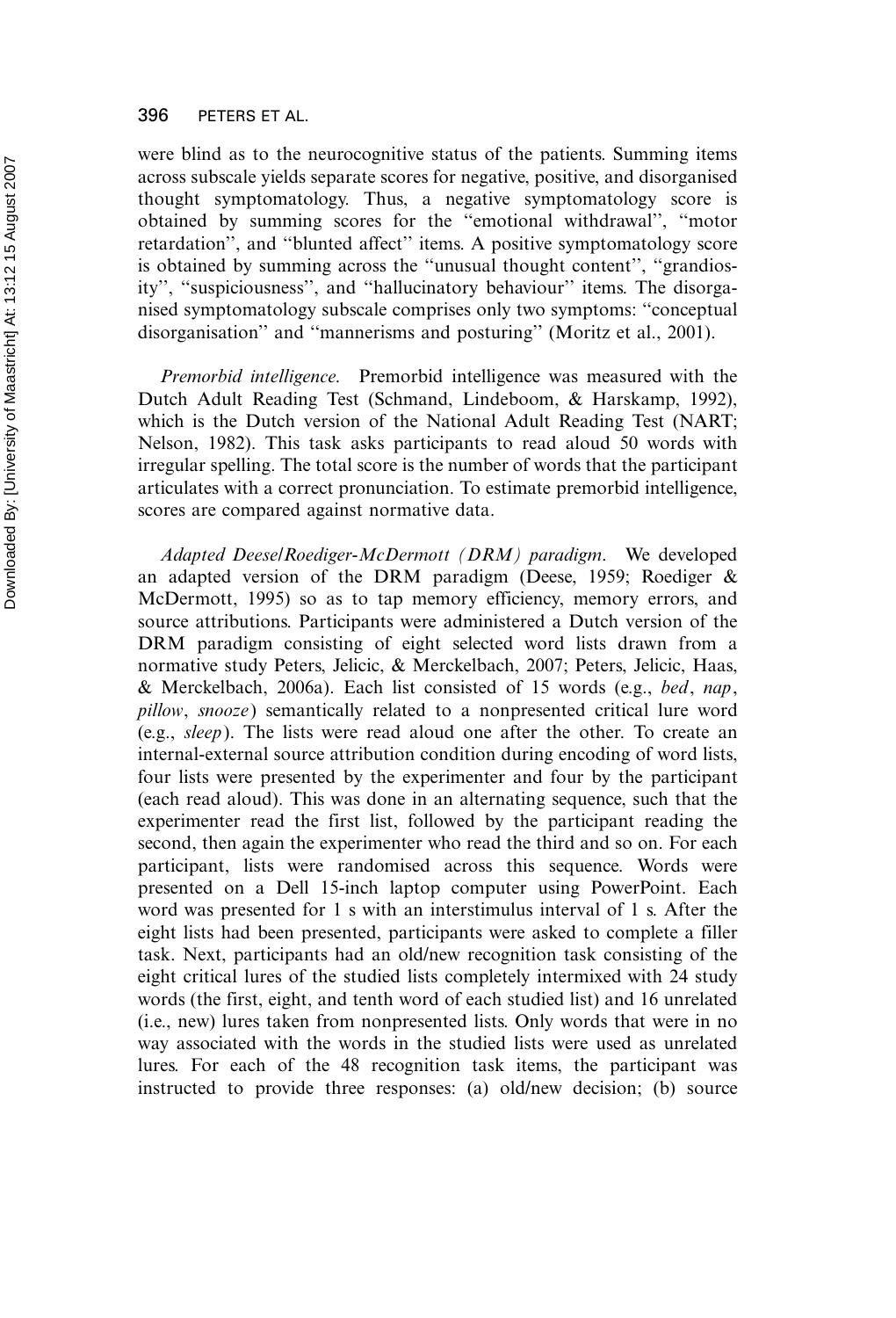attribution: That is, when the word was recognised as old, participants had to determine who had read this word aloud—the experimenter or the participant; (c) memory confidence: Here, participants were asked to rate on an 11-point scale (anchor points:  $0 =$  "I really don't know" to  $10 =$ ''absolutely convinced'') how confident they were concerning their old/new and source attribution decisions.

Wisconsin Card Sorting Test  $(WCST)$ . To tap executive functions, participants were administered a computerised version of the WCST (128 test trials; Heaton et al., 1993). This task was used to measure executive control and working memory (Hartman, Steketee, Silva, Lanning, & Andersson, 2003). Stimulus material was presented on a Dell 15-inch laptop using E-prime software (www.pstnet.com; Psychology Software Tools). In this task, participants have to sort a deck of cards into four piles, each marked by a key card. Each card consists of one of four designs that appear in one of four different colours (red, green, yellow, or blue), and in one of four forms (triangles, crosses, stars, or circles). Although each card can be sorted according to one of the three dimensions (colour, form or number) at any given point in the test, only one dimension is correct. The sorting rule must be inferred from feedback provided on the computer screen (either ''correct'' or ''incorrect'') given after each card. This sorting rule changes without warning after 10 consecutive correct sorts and the test continues until each sorting rule is used twice (in the order colour, form, and number). In the present study, we calculated the WCST parameters "categories completed"  $(0-6)$ , and "number of perseverative errors''.

Behavioural Assessment of the Dysexecutive Syndrome (BADS). The BADS (Wilson et al., 1996; see Krabbendam & Kalff, 1998, for a Dutch version) is a well-established method for assessing executive functions in schizophrenic patients (Krabbendam, de Vugt, Derix, & Jolles, 1999). It presents the participant with a series of six unstructured tasks that are designed to reflect daily situations. These tasks intend to measure planning of behaviour in the face of competing information. The BADS comprises the Rule Shift Cards Test (requiring shifts from simple to complex rules), the Action Program Test (practical problem solving), the Key Search Test (searching strategies), the Temporal Judgement Test (time judgements), the Zoo Map Test (route planning), and the Modified Six elements Test (ability to plan, organise, and monitor behaviour). For each of the tasks, a summary profile score is obtained (range  $0-4$ ) and these are summed up to obtain a total profile score (maximum  $=$  24), with higher scores indicating better planning capacities. This total profile score will be used in the present experiment.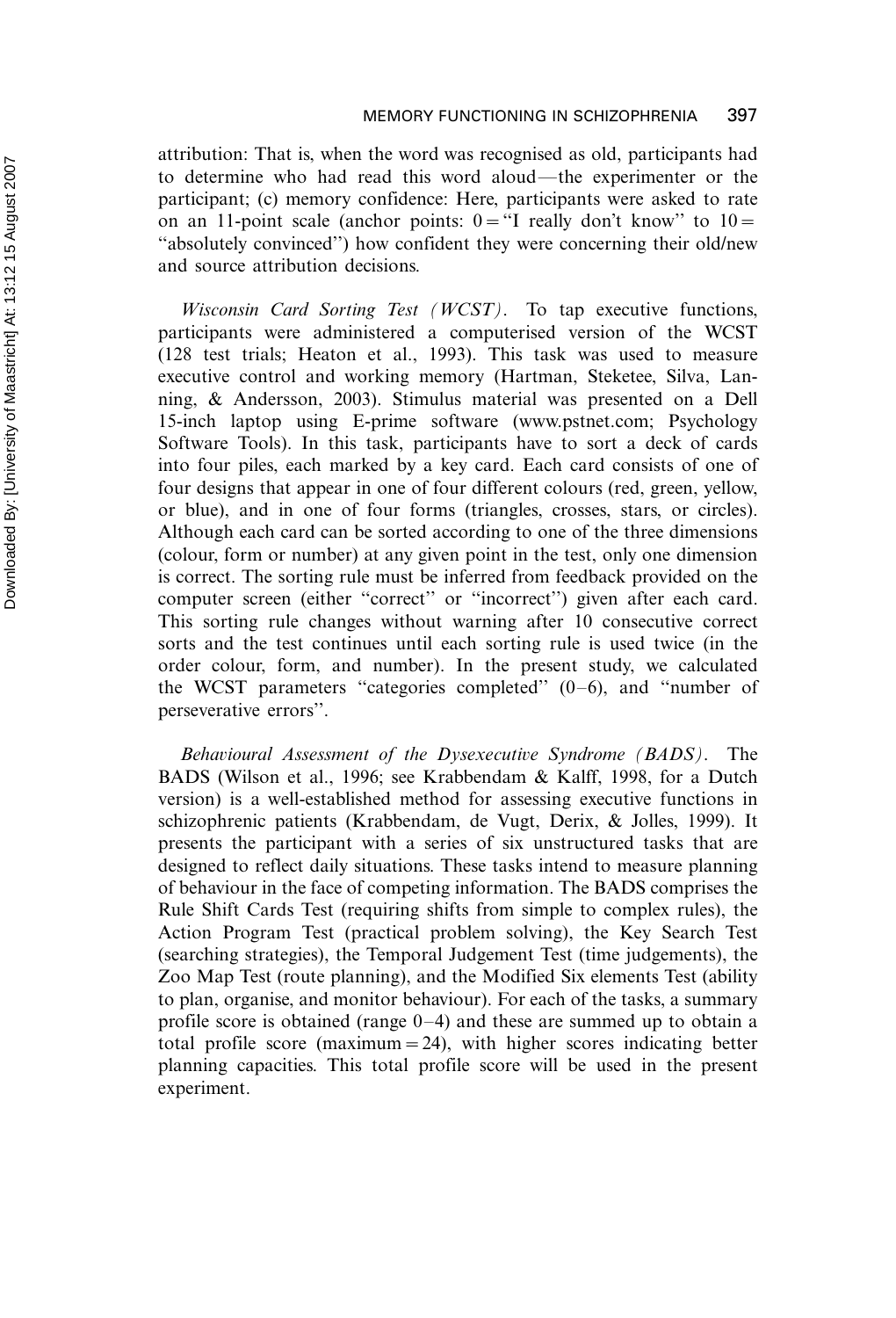#### Procedure

Participants were tested individually in a quiet room. Before testing, all participants received a semistructured interview to verify the absence of exclusion criteria. Subsequently, participants were administered the BPRS (patients only), NART, WCST, and BADS. Next, participants were given the following instruction: ''In the current experiment, I will present some lists of words to you. Half of the lists will be read by me. For the other half of the lists, I would like you to read aloud the words presented on the computer screen. I will start with the first list, after which you will have to read aloud the next list, followed by a list read aloud by me, and so on.'' This was followed by a filler task (unrelated questionnaire) and finally the recognition test of the DRM was presented.

## Statistical analyses

Three different categories of memory indices were derived: memory efficiency, memory errors, and source attributions. Memory efficiency was defined as the proportion hits. Proportion hits was obtained by dividing the number of recognised old words by the total number of old words on recognition test (i.e., 24). We also calculated proportion false alarms (memory errors), which was defined as number of new words recognised as old divided by 24. For both categories of new words (i.e., new unrelated words and critical lure words), a false alarm index was also separately calculated. Attributing old words presented by either the experimenter or participant to their correct source was defined as correct source attribution. Accordingly, source misattributions (i.e., incorrect source attributions) were defined as self-presented items that were misattributed to the experimenter (self to experimenter) or experimentergenerated items that participants misattributed to themselves (experimenter to self).

Following the Two-High Threshold theory (Corwin, 1994; Snodgrass & Corwin, 1988), we calculated discrimination index (memory efficiency; Pr) and response bias index (memory errors; Br), as measures of accurate and biased discrimination between targets (i.e., old items) and distractors (i.e., new items), respectively. These indices were also calculated for the source attribution measures (source  $Pr$  and  $Br$ ). In doing so, we took the number of erroneous answers into account. Thus, discrimination index was defined as: (number of hits+0.5/number of targets+1) – (number of false alarms $+0.5$ /number of distractors $+1$ ). Response bias was defined as: (number of false alarms + 0.5/number of discractors + 1)/(1 – discrimination index).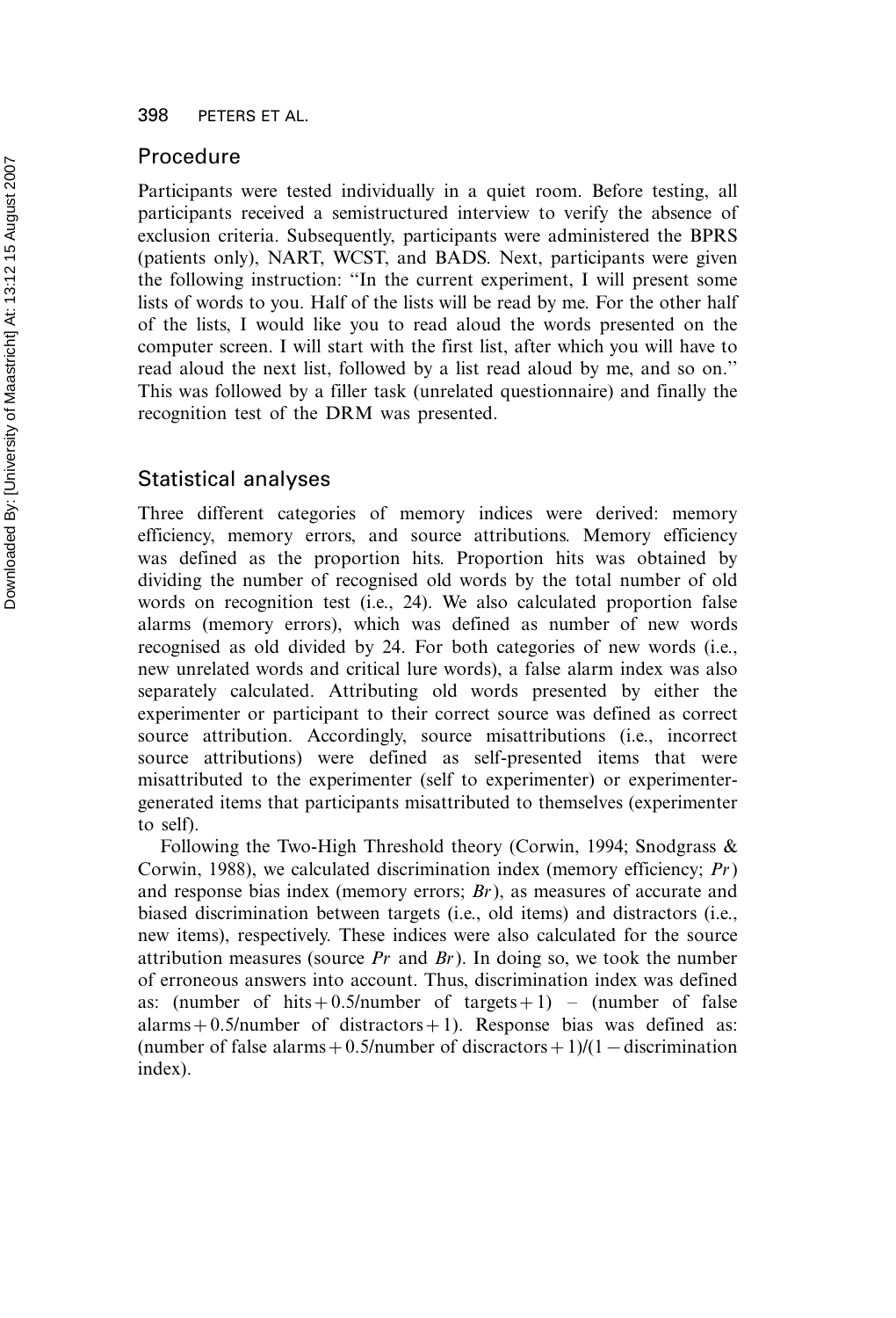For all analyses, significance level was set at 5%, two-tailed. As there was no dependency between recognition variables, two-way analysis of variance (ANOVA) with group (control vs. schizophrenia) as between-subject factor and recognition state (hits vs. false alarms critical lures vs. false alarms new) as within-subject factor were carried out. These were followed by independent samples t-tests. When dependency was present, independent samples t-tests were carried out to compare groups with regard to the different memory indices and confidence ratings. A two-way ANOVA was also carried out for Pr indices for the different recognition states, with group status (control vs. schizophrenia) as between-subject factor and discrimination indices ( $Pr$  hits-false alarm critical lures vs.  $Pr$  hits-false alarms new vs.  $Pr$ false alarms critical lures-new) as repeated measure factor. A similar analysis was carried out for the response bias indices  $(Br)$  hits–false alarm critical lures vs. Br hits-false alarms new vs. Br false alarms critical luresnew). Furthermore, for the subsample of schizophrenic patients, correlation analyses (Pearson-product moment) were carried out between BPRS scores and the different memory indices. Multiple linear regression analyses (Enter method) were performed to explore the contribution of neurocognitive functions (BADS, WCST) to memory efficiency (hits and  $Pr$  indices), memory errors (false alarms and Br indices), and source attributions (incorrect source attribution, source  $Pr$ , and source  $Br$ ). As measures of effect size, Cohen's d (t-tests) and partial eta squared  $(n_p^2)$ ; analysis of variance) were calculated.

## RESULTS

#### Demographic data

As can be seen in Table 1, patients and controls did not differ in terms of gender distribution, age, premorbid intelligence level, and educational level. Test scores of the neurocognitive measures (WCST and BADS) are also shown in Table 1.

#### Encoding conditions

Before pooling the data across the two encoding conditions (experimenter read vs. participant read word lists), the potential confounding effect of encoding conditions on recognition performance of schizophrenic and control participants was tested. A significant interaction between group and encoding condition, with schizophrenic patients being more sensitive to differences in encoding conditions compared to controls would be evidence for such a confounding effect. To test this, two 2 (group status)  $\times$  2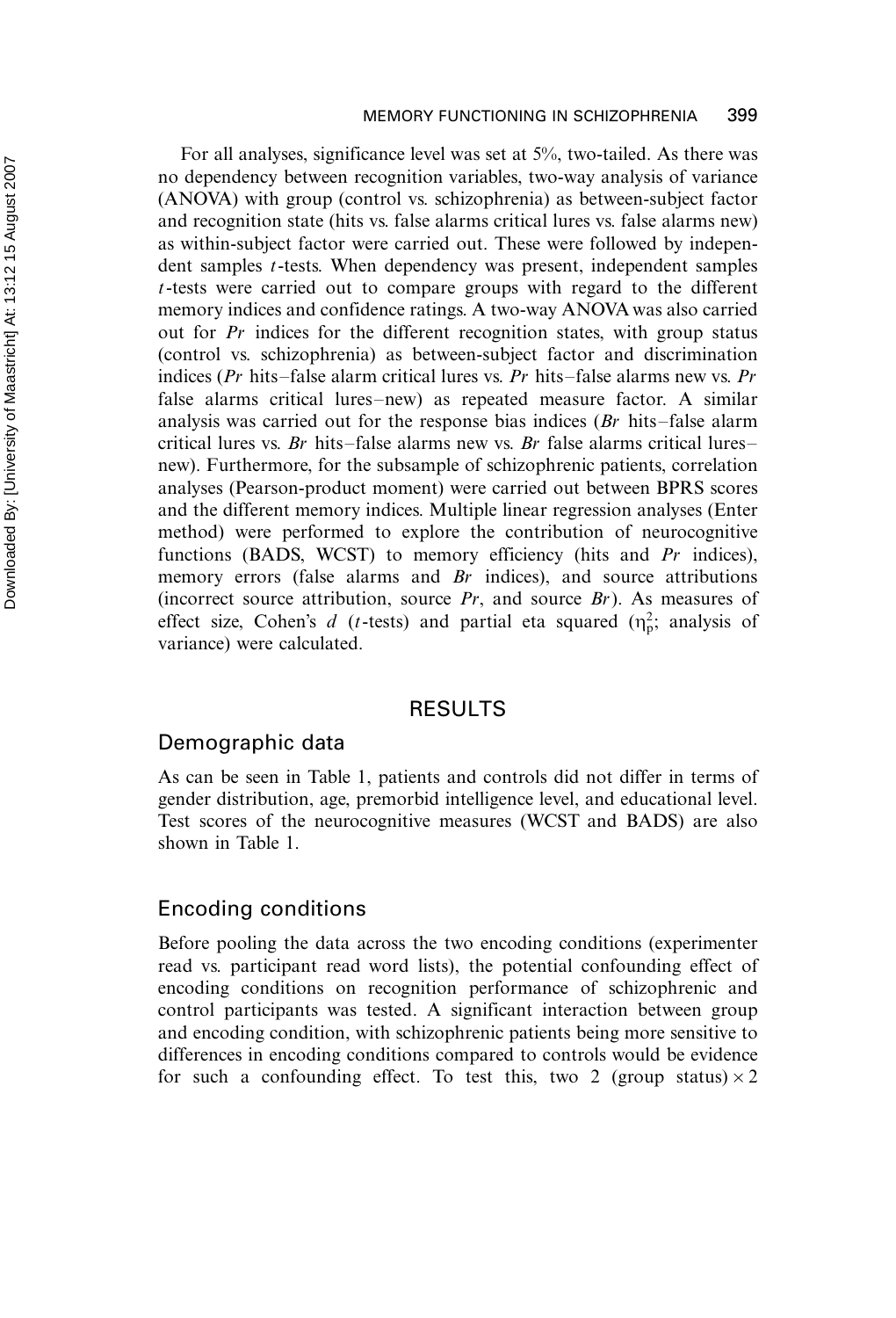(experimenter read vs. participant read word lists) ANOVAs with repeated measures on the last factor were carried out for memory efficiency (hits) and memory errors (total false alarms). The critical interactions remained nonsignificant, both  $Fs(1, 41) < 2.0$ , both  $ps > .05$ , indicating that the two encoding conditions did not produce differential effects on memory efficiency and errors for patients and controls. For this reason, pooling the data across encoding conditions was appropriate.

## Memory efficiency and memory errors

A 2 (group status)  $\times$  3 (recognition state: hits vs. false alarms critical lures vs. false alarms new) ANOVA was carried out with repeated measures on the last factor. This yielded a significant main effect of group status,  $F(1, 41) = 6.42$ ,  $p = .01$ ,  $\eta_p^2 = .14$ , and recognition state,  $F(2, 82) = 577.49$ ,  $p < .001$ ,  $\eta_{\rm p}^2 = .93$ . The interaction effect of group by recognition state was also significant,  $F(2, 82) = 10.34$ ,  $p < .001$ ,  $\eta_p^2 = .20$ ; see Figure 1. These were followed by independent samples  $t$ -tests for the memory efficiency and error indices. As can be seen in Table 2 (including  $t$ -values and Cohen's d), schizophrenic patients made significantly fewer hits than controls. These patients also more often made false alarms for new unrelated words as compared to control participants. On the other hand,



Figure 1. Mean proportion scores for hits, false alarms of critical lures and false alarms new for schizophrenic patients and control participants. Standard errors of mean (SEM) are presented in T bars.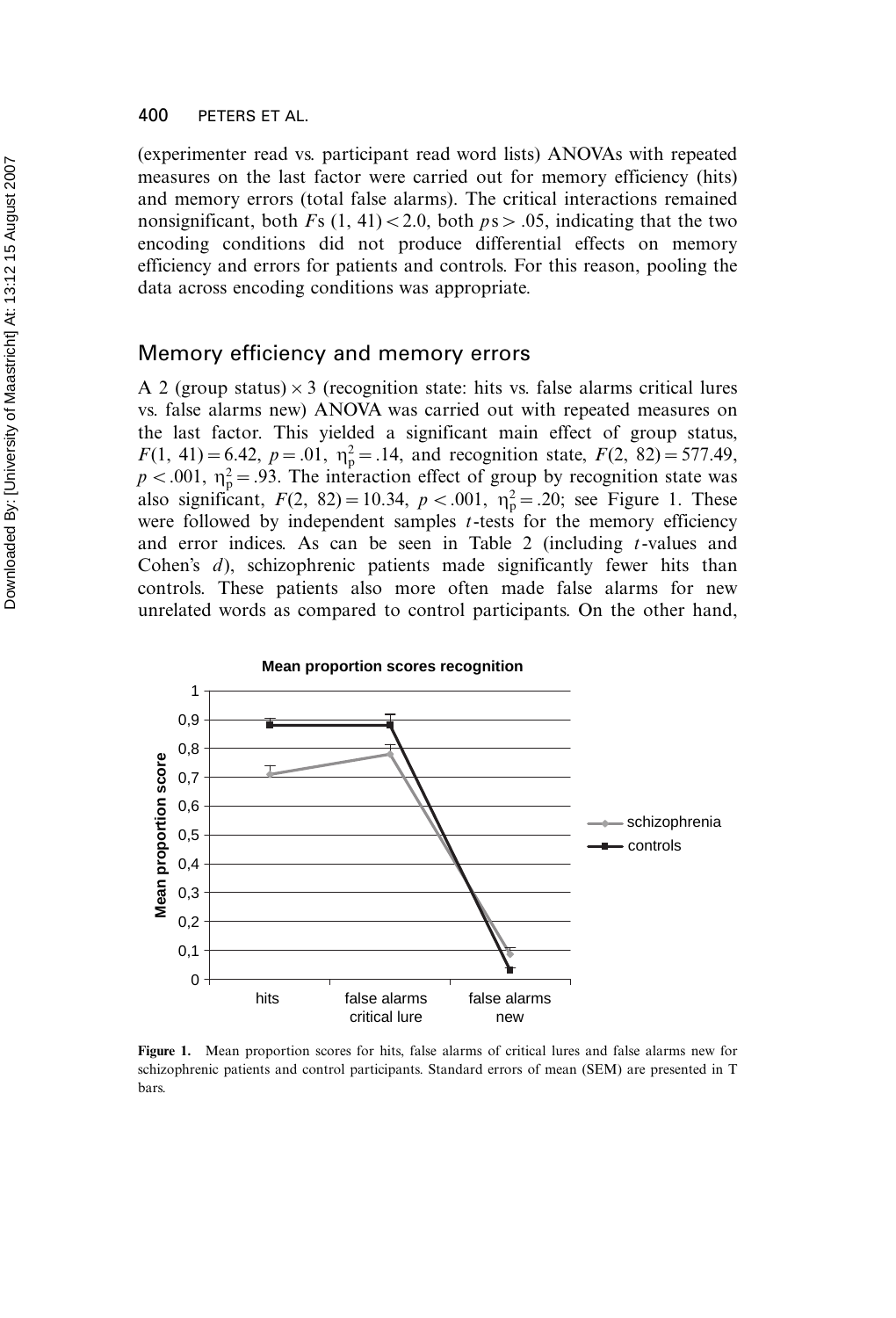#### TABLE 2

Mean proportion scores and standard deviations of memory efficiency, memory error, source attribution, and two-high threshold indices for schizophrenic patients and healthy control participants; statistics (t-values) and effect sizes (Cohen's d) are also given

| Variable                                    | Schizophrenic<br>patients<br>$(n=23)$<br>M(SD) | Control<br>participants<br>$(n=20)$<br>M(SD) | <b>Statistics</b><br>$t(41) =$ | Cohen's<br>d |
|---------------------------------------------|------------------------------------------------|----------------------------------------------|--------------------------------|--------------|
| Memory efficiency                           |                                                |                                              |                                |              |
| <b>Hits</b>                                 | 0.71(0.16)                                     | 0.88(0.11)                                   | 4.09, $p < 0.001$              | 1.24         |
| Discrimination index $(Pr)$                 |                                                |                                              |                                |              |
| $Pr$ hits vs. false alarm<br>critical lures | $-0.04(0.17)$                                  | 0.03(0.13)                                   | 1.54, $p > .05$                | 0.46         |
| $Pr$ hits vs. false alarm new               | 0.59(0.17)                                     | 0.81(0.11)                                   | 4.96, $p < .001$               | 1.54         |
| Pr false alarm critical lures<br>vs. new    | 0.64(0.17)                                     | 0.78(0.16)                                   | 2.86, $p < 01$                 | 0.85         |
| Memory errors                               |                                                |                                              |                                |              |
| False alarm critical lures*                 | 0.78(0.16)                                     | 0.88(0.17)                                   | 2.02, $p = .05$                | 0.61         |
| False alarm new**                           | 0.09(0.11)                                     | 0.03(0.04)                                   | 2.10, $p = .04$                | 0.72         |
| Total false alarm***                        | 0.32(0.10)                                     | 0.32(0.07)                                   | 0.10, $p > 0.05$               | 0.11         |
| Bias index $(Br)$                           |                                                |                                              |                                |              |
| $Br$ hits vs. false alarm<br>critical lures | 0.72(0.12)                                     | 0.86(0.12)                                   | 3.97, $p < 0.001$              | 1.17         |
| $Br$ hits vs. false alarm<br>new            | 0.27(0.20)                                     | 0.35(0.20)                                   | 1.37, $p > .05$                | 0.40         |
| $Br$ false alarm critical<br>lures vs. new  | 0.30(0.21)                                     | 0.33(0.20)                                   | 0.48, $p > 0.05$               | 0.15         |
| Source attribution                          |                                                |                                              |                                |              |
| Correct source attribution                  | 0.39(0.13)                                     | 0.64(0.15)                                   | 5.68, $p < .001$               | 1.78         |
| Incorrect source attribution                | 0.32(0.12)                                     | 0.24(0.11)                                   | 2.17, $p = .04$                | 0.69         |
| Source false alarms Self-Exp.               | 0.42(0.19)                                     | 0.30(0.13)                                   | 2.36, $p = .02$                | 0.74         |
| Source false alarms Exp. - Self             | 0.21(0.17)                                     | 0.18(0.15)                                   | 0.71, $p > 0.05$               | 0.19         |
| Source Pr                                   | 0.08(0.19)                                     | 0.39(0.23)                                   | 4.80, $p < .001$               | 1.47         |
| Source $Br$                                 | 0.35(0.09)                                     | 0.41(0.07)                                   | 2.55, $p = .02$                | 0.74         |

\*Number of false recognition critical lures/8; \*\*Number of false recognition new/16; \*\*\*(Number of false recognition critical lures+number of false recognition new)/24. Self-Exp. = Self-Experimenter; Exp.-Self = Experimenter-Self.

control participants more often accepted critical lures compared to schizophrenic participants.

# Discrimination index and response bias index

Discrimination indices  $(Pr)$  and response bias indices  $(Br)$  were calculated for hits vs. false alarms critical lures, hits vs. false alarms new, and false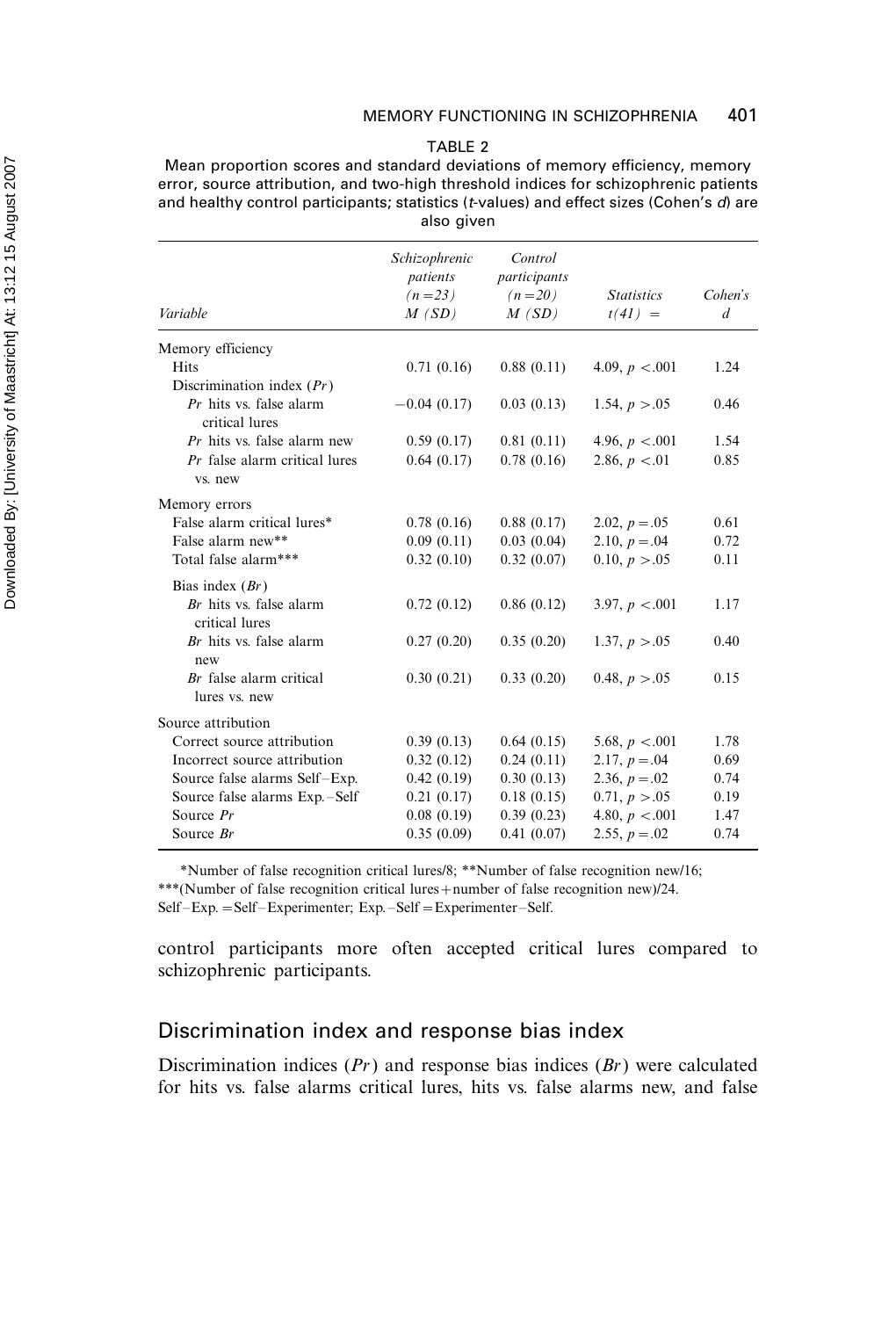alarms critical lures vs. false alarms new (based on Hudon et al., 2006). These indices were analysed using a 2 (group status)  $\times$  3 (discrimination state: Pr hits-false alarms critical lures vs. Pr hits-false alarms new vs. Pr false alarm critical lures-new) ANOVA with repeated measures on the last factor, yielding a significant main effect of group,  $F(1, 41) = 24.57$ ,  $p <$ .001,  $\eta_p^2 = 0.38$ , and discrimination state,  $F(2, 82) = 327.74$ ,  $p < 0.001$ ,  $\eta_p^2 = 0.001$ 89. However, the interaction effect remained nonsignificant. This analysis was followed up by independent samples  $t$ -tests. Groups differed with regard to Pr hits vs. false alarms new and Pr false alarm critical lures vs. new, in that patients were significantly worse at discriminating between these memory indices (see Table 2).

For the response bias indices, a similar 2 (group status)  $\times$  3 (response bias state: Br hits-false alarms critical lures vs. Br hits-false alarms new vs. Br false alarm critical lures-new) ANOVA was analysed. A significant main effect emerged for the response bias state,  $F(2, 82) =$ 202.32,  $p < .001$ ,  $\eta_p^2 = .83$ . For the group status, a marginal significant main effect emerged,  $F(1, 41) = 3.71$ ,  $p = .06$ ,  $\eta_p^2 = .08$ . The interaction between group status and response bias state remained nonsignificant. Overall, both groups showed a liberal response bias  $(Br)$  when comparing hits vs. false alarms of critical lures. However, controls displayed a more liberal Br than schizophrenic patients (see Table 2). For the other two response biases  $(Br)$  hits vs. false alarms new and Br false alarms critical lures vs. new), both groups showed a more conservative response bias. However, there were no differences between the two groups on these indices.

## Source attribution

Table 2 shows source attribution data of both groups, including statistics  $(t$ -values) and effect sizes (Cohen's d). Overall, control participants were significantly better in attributing the correct source to the old items than were patients. Total incorrect source attribution differed between the groups. When differentiating between self-presented and experimenterpresented words, schizophrenic patients more often attributed self-presented words to the experimenter, compared to control participants. The groups did not differ in attributing words presented by the experimenter to themselves. Groups also differed with regard to source  $Pr$  and source  $Br$ . Relative to controls, patients were significantly worse at discriminating between source targets and distractors (source  $Pr$ ). However, source response bias (source Br) was significantly more liberal for the control group as compared to the schizophrenic group.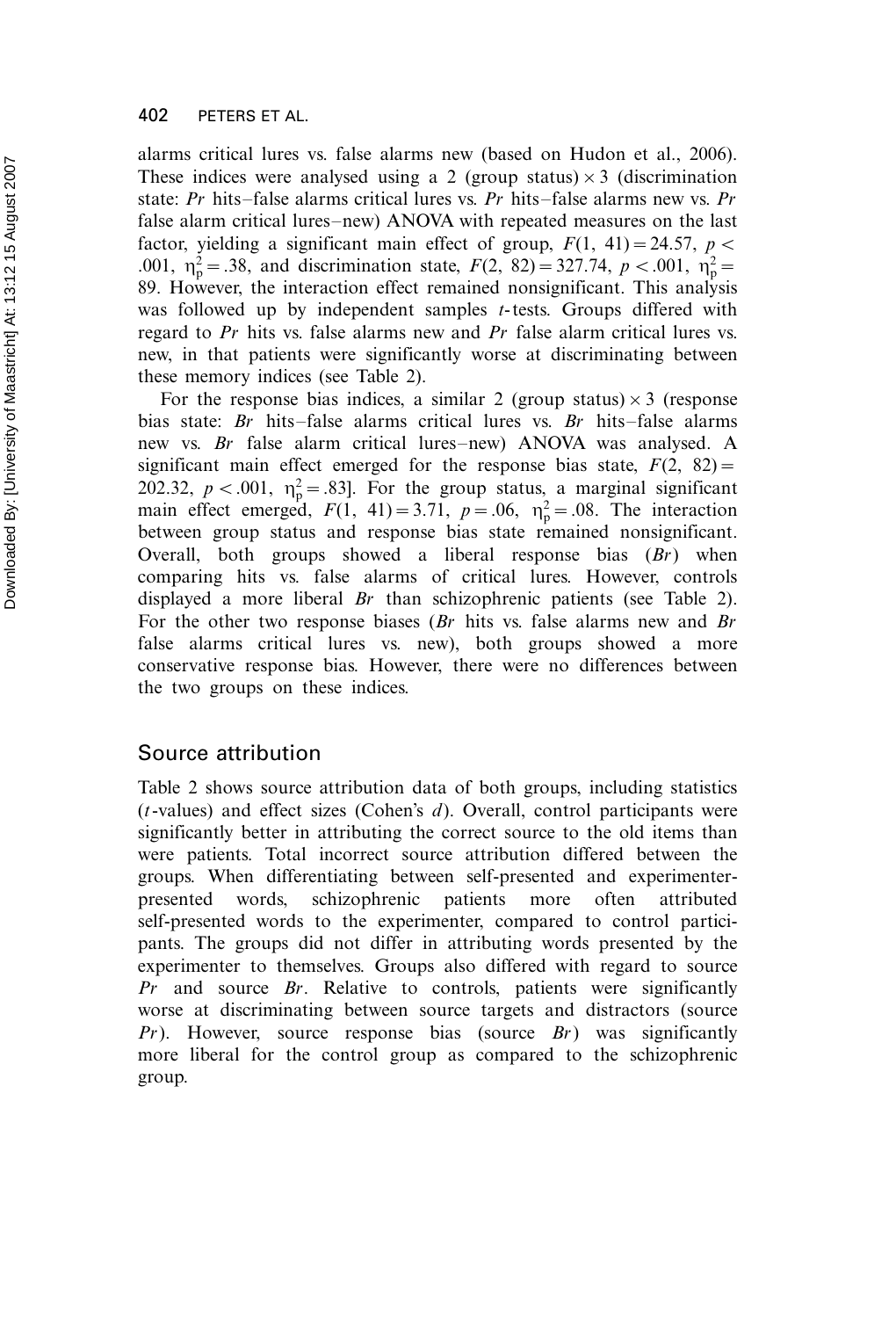## Relationship between memory efficiency, memory errors, source attribution, and BPRS

None of the symptom scores as measured by the BPRS showed significant correlations with hits. For memory errors, a marginally significant correlation was found between BPRS disorganisation and false alarms of new words ( $r = .34$ ,  $p = .05$ , one-tailed). None of the other memory efficiency, memory errors, or source attribution parameters were related to the BPRS subscales (all  $rs < .20$ , all  $ps > .05$ ).

## Confidence ratings

As can be seen in Table 3 (including *t*-values and Cohen's  $d$ ), relative to patients, control participants had more confidence in their hits. For memory errors, control participants showed significantly more confidence in false alarms for critical lure words compared to schizophrenic patients. As for confidence in source decisions, schizophrenic patients showed higher confidence in falsely attributing old words presented by themselves to the experimenter, whereas controls showed more confidence in correct source attribution. All other comparisons remained nonsignificant. None of the confidence parameters correlated with BPRS symptom scores.

## Neurocognitive deficits and memory functioning

As can be seen in Table 1, schizophrenic patients performed worse on the executive function tasks (i.e., WCST and BADS) than controls, all ts  $(41)$  > 5.00, all ps < .001, all ds > 1.75.

We included the neurocognitive measures (i.e., WCST perseverative errors and BADS total score)<sup>1</sup> into multiple regression analyses (Enter method) to test whether these measures would predict memory efficiency, memory errors, and source attributions (see Table 4). Data of both groups were pooled and then regression analyses were conducted. The analyses were restricted to memory efficiency (hits,  $Pr$  hits–false alarms new,  $Pr$ false alarm critical lures-new), memory errors (false alarms critical lures, false alarms new, and  $Br$  hits-false alarms critical lures), and source misattribution (incorrect source attribution, source Self–Experimenter, source  $Pr$ , and source  $Br$ ). The results demonstrated that for hits, WCST perseverative errors and BADS total score were significant predictors. The relationship with perseverative errors was negative,

<sup>&</sup>lt;sup>1</sup> WCST categories completed was left out of the regression analyses, because this variable strongly correlated with the other WCST scores  $(r > .80, p < .001)$ , indicating multicollinearity.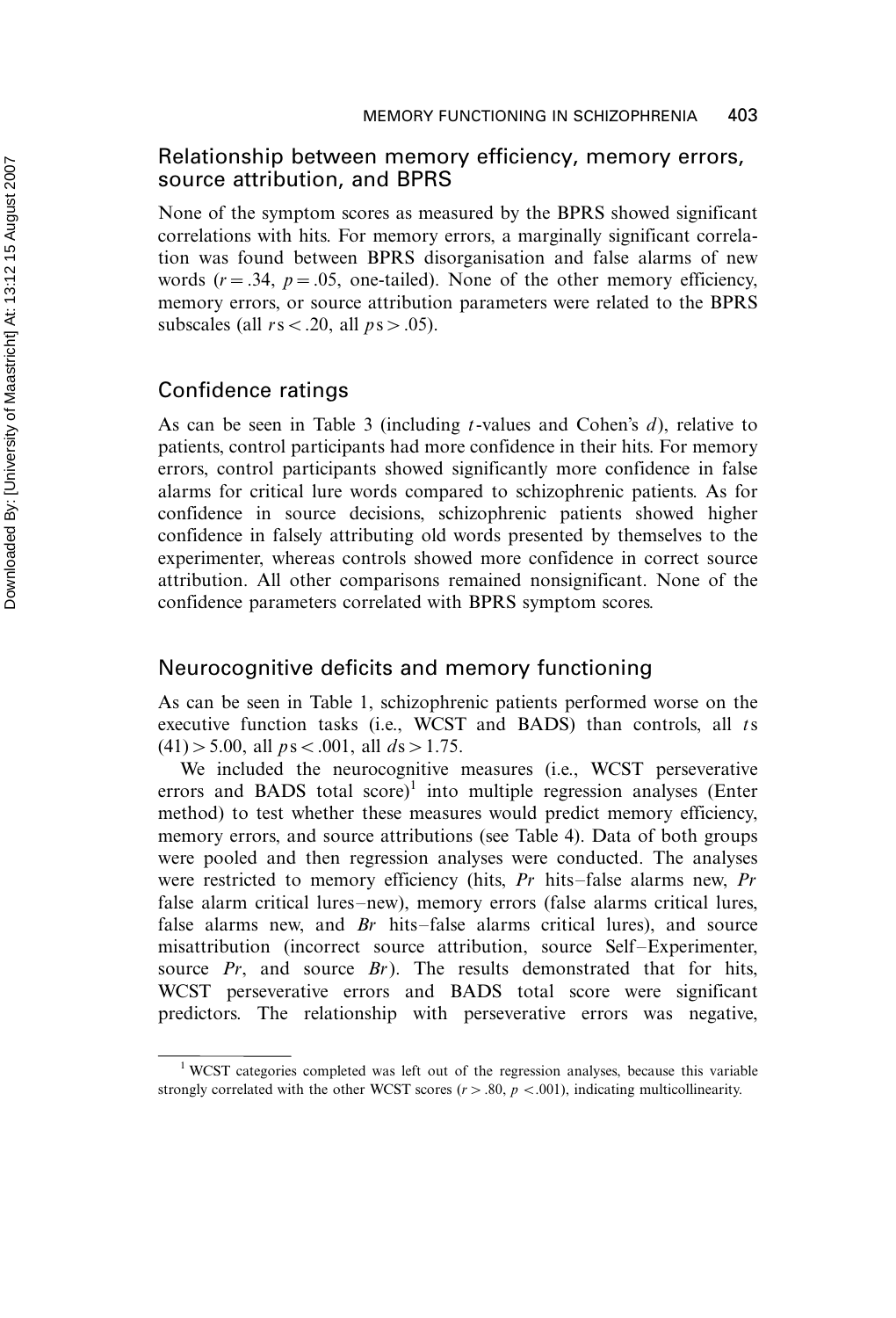|                                                                  | Schizophrenic<br>M(SD)    | Control<br>patients $(n=23)$ participants $(n=20)$<br>M(SD) | <i>Statistics</i><br>t(41); p | Cohen's<br>$\overline{d}$ |
|------------------------------------------------------------------|---------------------------|-------------------------------------------------------------|-------------------------------|---------------------------|
| Confidence memory efficiency<br><b>Hits</b>                      | 6.90(2.18)                | 8.30(1.25)                                                  | 2.60; $p < 01$                | 0.79                      |
| Confidence memory errors<br>False alarm critical                 | 5.37(2.03)                | 7.16 (1.82)                                                 | 2.97; $p < 0.005$             | 0.92                      |
| lures<br>False alarm new<br>Total false alarm                    | 2.32(2.72)<br>4.35(1.84)  | 1.08(1.61)<br>5.15(1.35)                                    | 1.77: ns<br>1.57; ns          | 0.55<br>0.50              |
| Confidence source attribution                                    |                           |                                                             |                               |                           |
| Correct source<br>attribution                                    | 6.70(2.08)                | 8.11 (1.15)                                                 | 2.51; $p < .02$               | 0.78                      |
| Incorrect source<br>attribution                                  | 6.85(1.91)                | 6.04(1.86)                                                  | 1.40; ns                      | 0.43                      |
| Source false alarms Self-Exp.<br>Source false alarms Exp. - Self | 7.86(2.69)<br>5.84 (3.30) | 5.21(1.17)<br>6.29(3.80)                                    | 4.06; $p < .001$<br>0.42; ns  | 1.28<br>0.13              |
|                                                                  |                           |                                                             |                               |                           |

TABLE 3 Means (SD) for source attribution confidence in schizophrenic and control participants; statistics and effect sizes (Cohen's d) are also given

indicating that an increase in perseverative errors was associated with a decrease in memory efficiency. For the BADS test, higher executive functioning scores were associated with an increase in memory efficiency. When these predictors were entered in the regression analysis, the model accounted for 51% of the variance. The discrimination index (Pr hits vs. false alarms new) was predicted by the BADS total score and WCST perseverative errors. For the BADS score, better executive scores were associated with superior discrimination. For the WCST perseverative errors, heightened perseverative errors were accompanied by poor discrimination. This regression model accounted for 58% of the variance. None of the executive functioning measures entered the regression equations for the other false alarms and source misattribution scores.

When multiple regression analyses were carried out for both groups separately, significant predictors of memory efficiency only emerged in the schizophrenic patient sample. For hits, WCST perseverative errors (negative) and BADS total score (positive) were found to be significant predictors, accounting for 48% of the variance. Furthermore, BADS total score was a significant predictor of discrimination index (*Pr* hits vs. false alarms new), with higher BADS scores predicting higher Pr values, accounting for 47% of the explained variance. For memory errors and source attribution indices, no significant neurocognitive predictors were identified in both groups.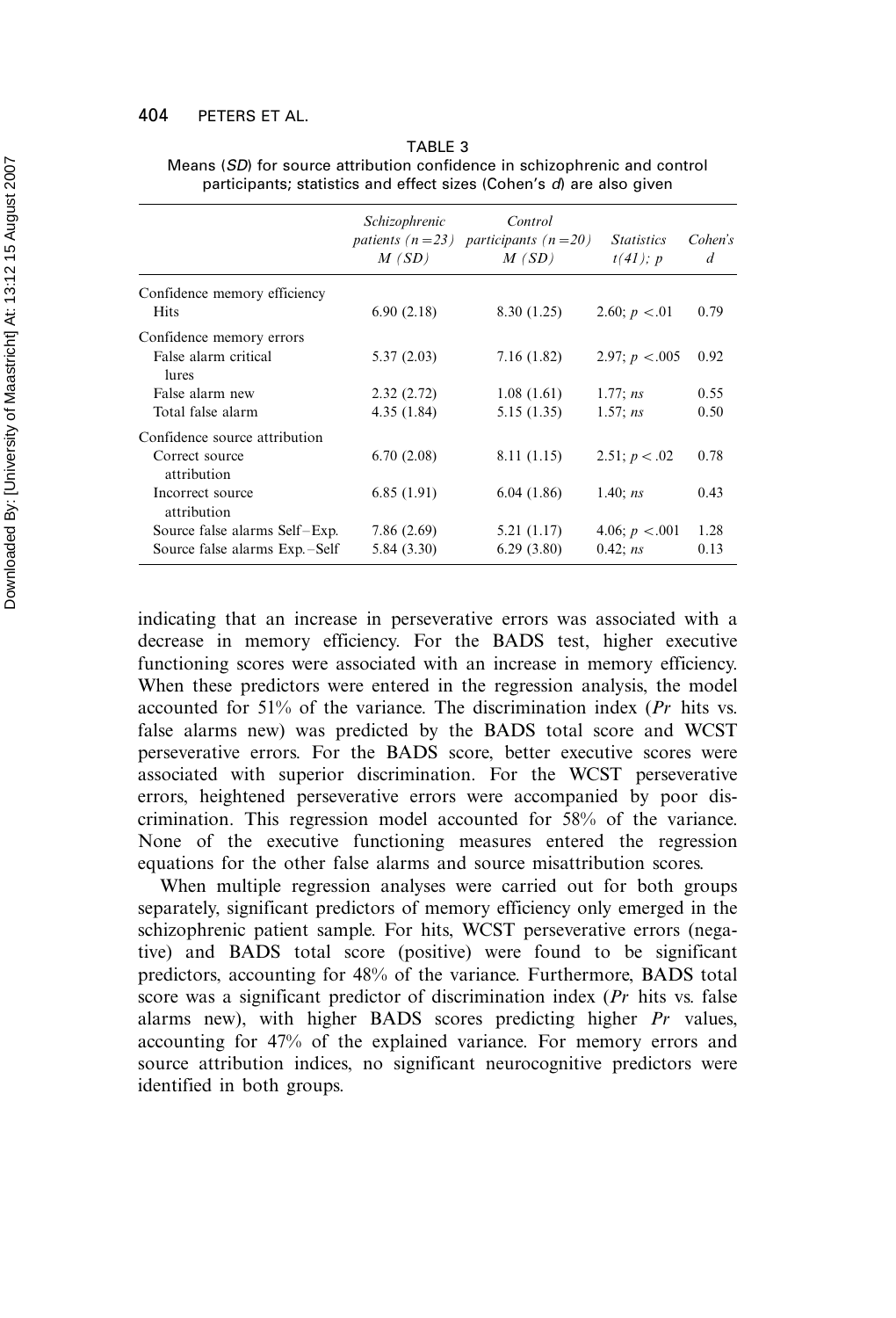#### TARIF 4

Multiple regression analyses predicting memory efficiency (hits and Pr hits vs. false alarms new, and Pr false alarms critical lure vs. new), memory errors (false alarms critical lures, false alarms new, Br hits vs. false alarms critical lures), and source misattribution (incorrect source attribution, source  $Pr$ , and source  $Br$ ) scores on the basis of executive dysfunctions (WCST perseverative errors, BADS total score) for both groups; all independent measures were entered

| Dependent variable                                           | Variables entered at $p < .05$ | $\boldsymbol{B}$ | SE B            | $\beta$    | $R^2$ |
|--------------------------------------------------------------|--------------------------------|------------------|-----------------|------------|-------|
| Memory efficiency                                            |                                |                  |                 |            |       |
| Hits                                                         | Perseverative errors           | $-.05$           | .02             | $-.36$ .51 |       |
|                                                              | <b>BADS</b> total score        | .35              | .14             | .42        |       |
| $Pr$ hits vs. false alarms new                               | Perseverative errors           |                  | $-.002 \t .001$ | $-.35-.58$ |       |
|                                                              | <b>BADS</b> total score        | .02              | .01             | .47        |       |
| <i>Pr</i> false alarms critical lure vs. new                 | No variables entered           |                  |                 |            |       |
| Memory errors                                                |                                |                  |                 |            |       |
| False alarm critical lures                                   | No variables entered           |                  |                 |            |       |
| False alarm new                                              | No variables entered           |                  |                 |            |       |
| Br hits vs. false alarms critical lures No variables entered |                                |                  |                 |            |       |
| Source attribution                                           |                                |                  |                 |            |       |
| Incorrect source attribution                                 | No variables entered           |                  |                 |            |       |
| Source Self-Experimenter                                     | No variables entered           |                  |                 |            |       |
| Source Pr                                                    | No variables entered           |                  |                 |            |       |
| Source Br                                                    | No variables entered           |                  |                 |            |       |

### **DISCUSSION**

We found that patients with schizophrenia, relative to controls, showed poorer memory efficiency. Their hit rates were accompanied by a lowered confidence in comparison to the control group. As to false alarms of critical lures, in line with prior research (e.g., Elvevåg et al., 2004; Moritz et al., 2004; Roediger & McDermott, 1995), both groups showed a substantial number of such false alarms, and also demonstrated at chance performance for discrimination between old words and critical lures. However, and again replicating previous work (Moritz et al., 2004; Weiss et al., 2002), it was the control group that had the highest level of false alarms to critical lures. This was accompanied by heightened confidence. On the other hand, schizophrenic patients more often made false alarms for new lures than controls, therefore also showing decreased discrimination between old and new words. As to the individual source misattribution indices, our findings concur with previous research by Keefe et al. (1999), Moritz et al. (2003), and Vinogradov et al. (1997) in that relative to healthy controls, schizophrenic patients were more prone to recognise self-presented words as presented by the experimenter (internal-external source misattribution) with increased confidence ratings. This misattribution tendency was clearly reflected in the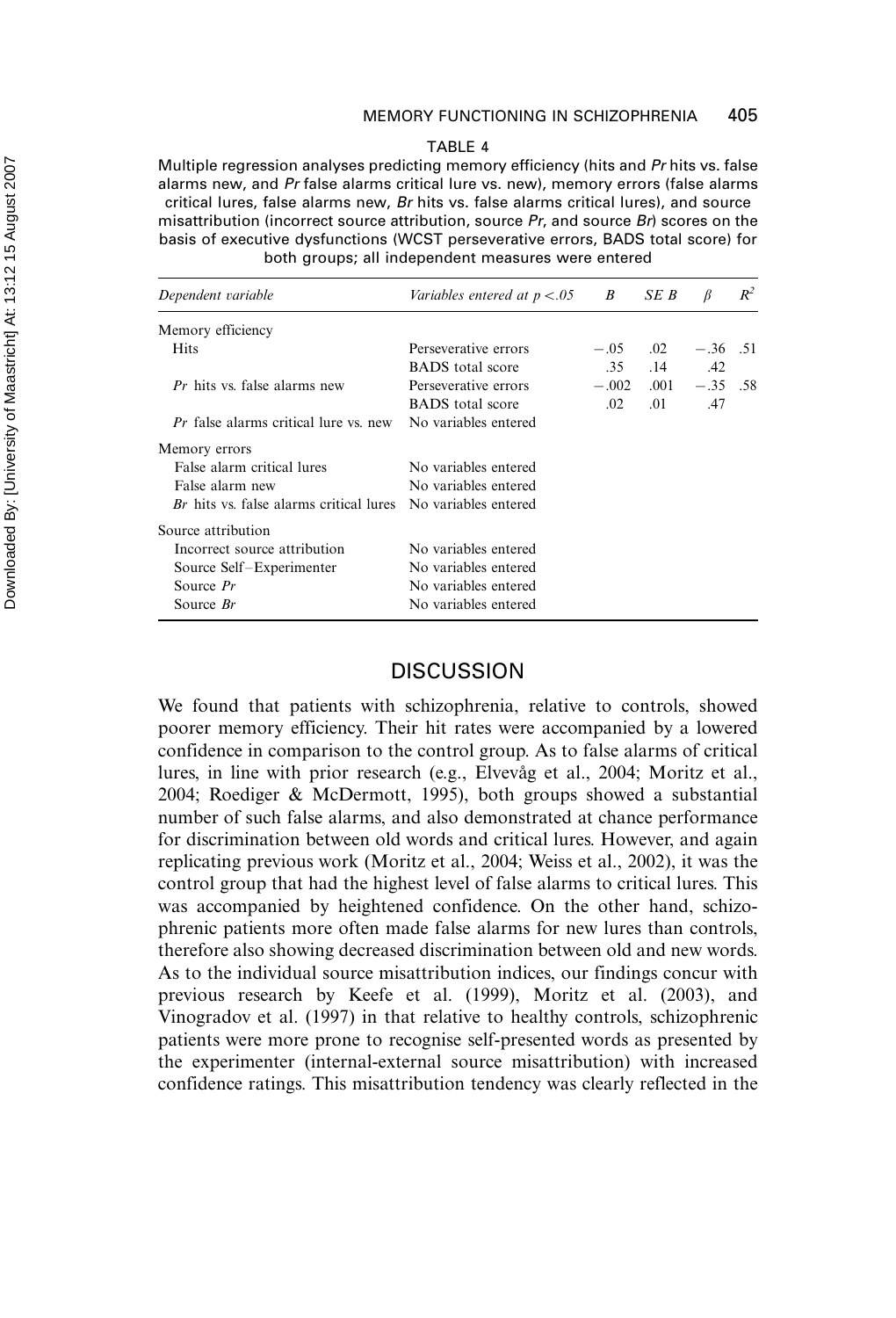source discrimination index, which was significantly lower in the schizophrenic patients than controls (see also Brébion et al., 2002; Henquet, Krabbendam, Dautzenberg, Jolles, & Merckelbach, 2005). Another important finding of the current study is that executive functioning indices (i.e., WCST perseverative errors and BADS total score) serve as significant predictors of memory efficiency. Yet, none of these neurocognitive measures accounted for source misattributions or memory error scores. As well, in schizophrenic patients, but not in controls, executive dysfunctions predicted memory efficiency.

When overall performance accuracy was taken into account, controls showed a more liberal response bias tendency than schizophrenic patients for hits vs. false alarms of critical lures. For source  $Br$ , the magnitude of this bias index is similar to those reported in previous research using similar samples (e.g., Brébion et al., 2002; Henquet et al., 2005). However, previous studies did not detect significant differences in response bias between schizophrenic patients and healthy controls. The fact that we did find such differences is probably related to the DRM version that we employed. Thus, the high levels of false alarms of critical lures in particularly controls is most likely the result of a more liberal response bias in this group promoted by the semantically related stimulus material. In contrast, schizophrenic patients' higher false alarm levels for new lures might reflect overall inaccuracy of source monitoring performance, as indicated by their significantly lower Pr hits vs. false alarms new and source Pr indices compared to controls.

As to false memories, schizophrenic patients did not falsely recognise critical lures more often than healthy controls. As a matter of fact, the opposite was true. Several studies have described spreading activation in semantic networks as a key feature in eliciting experimentally induced false memories (e.g., Roediger, Balota, & Watson, 2001). When presented a list of semantically associated words, semantically related, but nonpresented critical lure words will also be activated. It may well be the case that this spreading activation is less marked in schizophrenic patients, resulting in only weak activation of the semantic associate and, as a consequence, reduced levels of false recognition of critical lures (see also Elvevåg et al., 2004; Moritz et al., 2004). A closely related view is that the lower levels of false memories in schizophrenic patients have to do with their difficulty in dealing with context and redundant information (e.g., Waters, Maybery, Badcock, & Michie, 2004). Thus, control participants would profit from the context of semantically related material, but the other side of the coin is that this makes them vulnerable to this specific class of false memories. To the extent that schizophrenic patients cannot profit from semantic context, this makes them relatively immune to this category of false memories. Still another possibility may be that encoding deficits not only lead to a decrease in correct recognition of old words, but may also reduce semantically related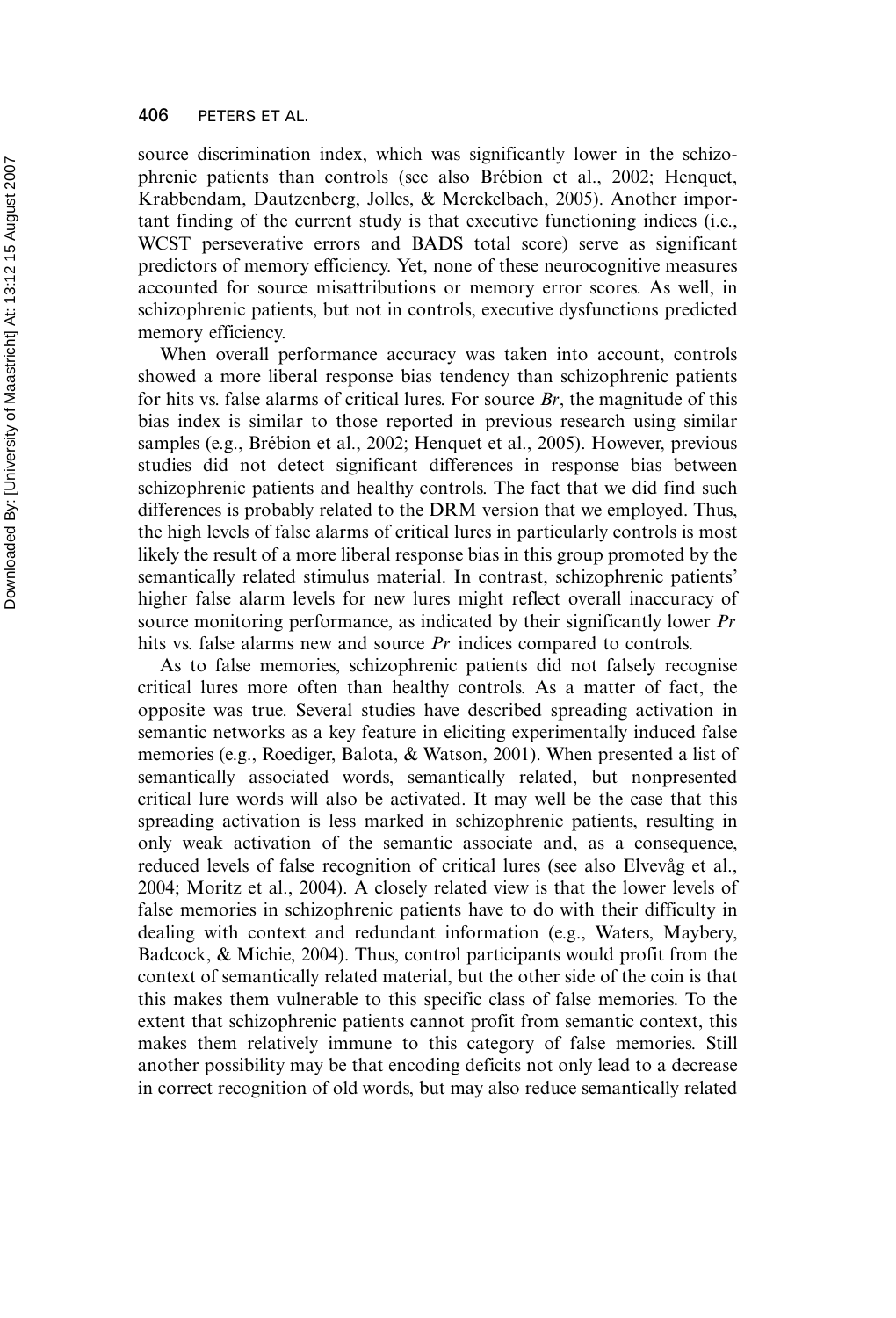false recognition, because lack of stable memory representations means that the weak memory traces cannot converge onto the critical lure word.<sup>2</sup>

As for source misattributions, we found that relative to controls, schizophrenic patients more often identified self-presented words as presented by the experimenter. This externalising tendency has also been found in earlier work (e.g., Moritz et al., 2003). Replicating Moritz et al. (2003), this source misattribution was not correlated with positive symptoms or poor executive functioning. It is true that control participants also committed source misattributions. However, their lowered confidence ratings indicate that they attached some sort of ''nontrustworthiness'' tag to their misattributions. Another antecedent of controls' misattributions might be their source response bias. In contrast, schizophrenic patients make more source misattributions and they do this with high confidence. One important antecedent in making correct source attributions is the amount of perceptual detail/contextual information that is encoded, with correct memory traces exhibiting many distinctive features (e.g., Johnson et al., 1993). Schizophrenic patients show clear deficits in the encoding of distinctive perceptual features (Brébion et al., 2005). Meanwhile such features serve as landmarks in classifying an event as presented by themselves or by external sources. In schizophrenic patients, these landmarks are lacking, making them more vulnerable to this specific type of source misattribution.

Previous research by Brébion et al. (2005) found poor correct recognition in schizophrenia to be related to slower processing speed and impaired selective attention. These impairments in automated cognitive functions may undermine efficient encoding, thereby impeding serial learning and semantic organisation of, for example, word lists. The present study shows that executive control, as an effortful process, also plays a role in recognition memory. Although this factor significantly predicted memory efficiency when both subsamples were pooled, its predictive value was mainly carried by the group of schizophrenic patients. Executive dysfunctions (increase in perseverative errors during WCST and poor planning function during BADS) in schizophrenic patients have been well documented and there is every reason to suspect that they originate from reduced activity in the prefrontal cortex (e.g., Li, 2004; Seidman et al., 1994). Interestingly, damage to the prefrontal regions—reflected in executive dysfunctions and working memory impairments—results in poor recollection of the contextual details (distinctive perceptual features) of previously learned information (e.g., Peters et al., 2006b). Indeed, the most parsimonious explanation for the

<sup>&</sup>lt;sup>2</sup> A negative correlation was found between misses and false alarms of critical lure words when both samples were pooled  $(r = -0.49, p < 0.001,$  two-tailed), thereby underscoring this possible explanation.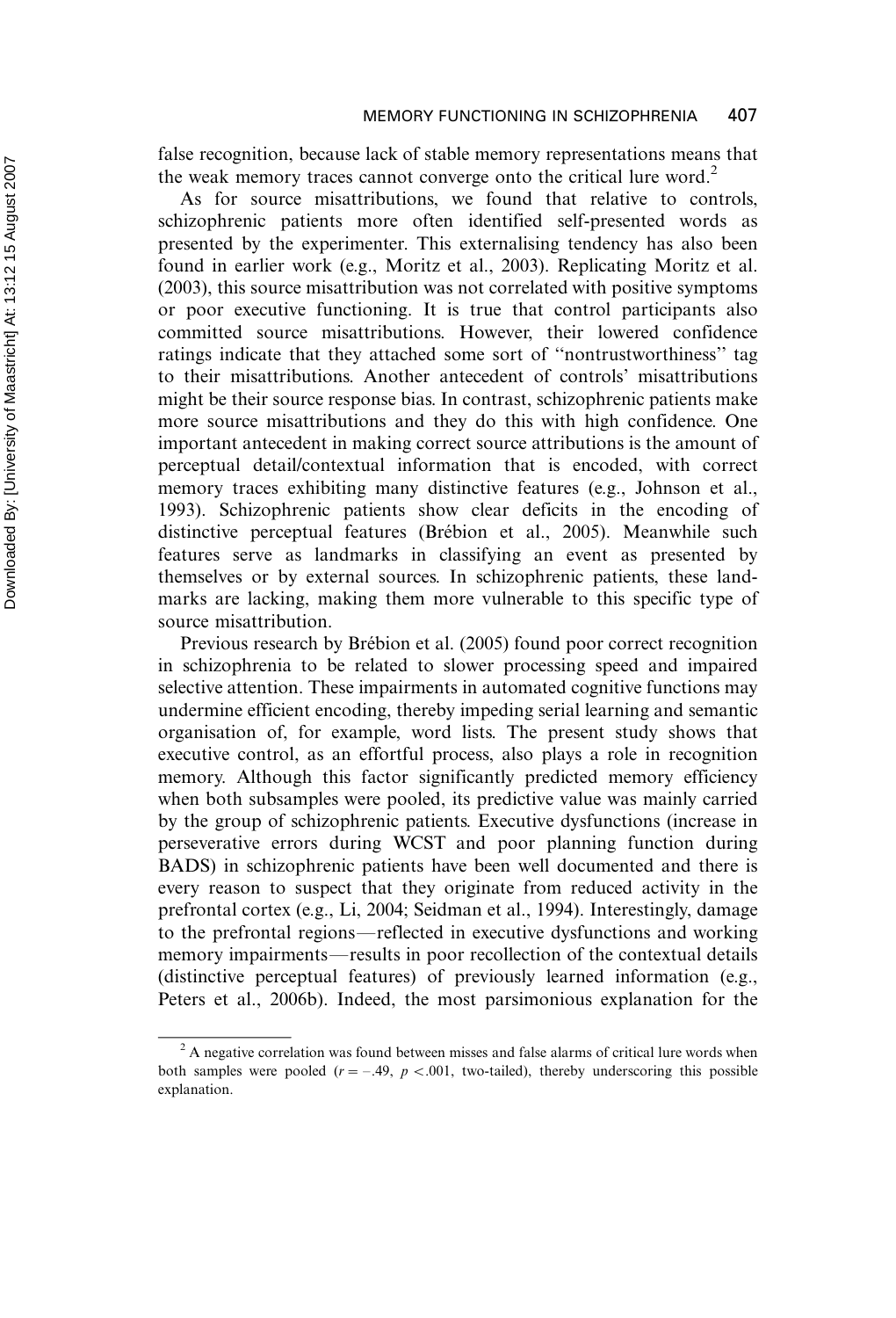pattern found in the current study is that schizophrenic patients' problems with executive control and planning leads to poor binding and difficulties in holding online the set of semantic associates in the word lists. Eventually, this results in poor encoding (superficial processing) of the word lists. Indeed, executive control and working memory are important in organising and clustering networks of semantic associates. Problems with executive control and working memory will subsequently lead to lower memory efficiency. Thus, our findings show that an extension of the current model by Brébion et al. (2005) is required in that not only automated cognitive functions (i.e., slower processing speed and selective attention) affect memory efficiency, but also effortful neurocognitive functions (i.e., executive dysfunctions).

In the current study, we found that poor executive functioning, as indexed by WCST and BADS, was linked to poor memory efficiency. It might well be the case that this link is highly specific. That is to say, performance on the WCST and BADS critically depends on semantic processing (e.g., Heaton et al., 1993), and thus one could argue that poor semantic processing, rather than poor executive functioning per se, accounts for the link between performance on our executive functioning tasks and memory efficiency. Clearly, this point warrants further study. More precisely, future research could profit from including semantic processing measures (e.g., semantic fluency tests) along with executive functioning tasks to further delineate the specific contributions of poor semantic processing abilities and executive deficits to schizophrenic patients' memory aberrations.

In contrast to previous research (Brébion et al., 2000, 2002), we did not find a significant relationship between positive symptomatology and specific (source) memory errors. This could be due to the fact that schizophrenic patients in this study were mostly stabilised chronic patients. As a group, patients exhibited little variability in BPRS scores. Future research on how positive symptoms relate to source misattributions, with larger and more diverse samples, seems to be necessary.

One limitation of the present study was that all our schizophrenic patients were receiving psychotropic medication. Theoretically, differences in memory performance between patients and healthy controls could be confounded by medication. However, research on the impact of medication status on episodic memory has produced mixed results, with most recent studies reporting no significant effect (e.g., Aleman et al., 1999; Mortimer, 1997) or even cognitive benefits (Hagger et al., 1993).

A second limitation is that we compared memory performance of schizophrenic patients to that of healthy controls. There are other clinical groups that are known to exhibit memory dysfunctions (e.g., memory distrust in obsessive-compulsive disordered patients; Radomsky, Gilchrist, & Dussault, 2006). Thus, further research in this domain should preferably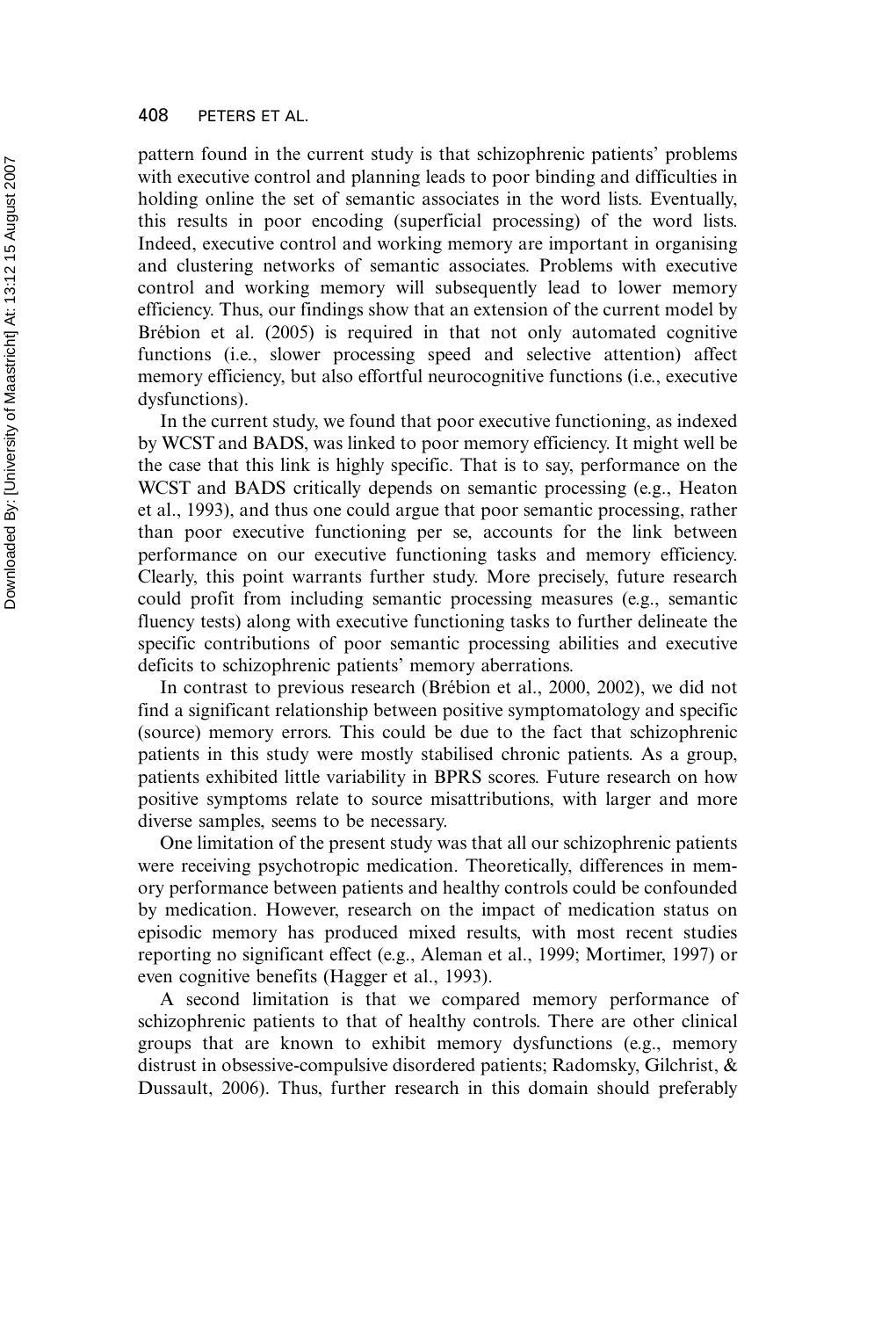include other clinical groups, although the practical difficulties of this are obvious.

Finally, one could argue that in combination with the small sample, our procedure of eight word lists subdivided into two encoding conditions, might not have been sensitive enough (i.e., was underpowered) to detect group differences in all types of false alarms. However, when comparing our findings with previous studies looking at memory functioning in schizophrenia (e.g., Elvevåg et al., 2004; Keefe et al., 1999; Moritz et al., 2003, 2004; Vinogradov et al., 1997; Weiss et al., 2002), the similarities in the pattern of memory aberrations (i.e., lowered efficiency, fewer false alarms of critical lures, internal-external source misattributions) documented for schizophrenic patients is striking. Nonetheless, it would be wise to increase sample size and the number of word lists and related lure words in future research.

To our knowledge, this is the first study that made an attempt to document the full range of memory aberrations of schizophrenic patients with one paradigm. Recognition memory (efficiency, errors, and source attribution) was found to be markedly impaired in patients with schizophrenia, with executive dysfunctions better predicting memory efficiency than symptomatology. These findings provide further evidence for explaining schizophrenics' memory impairments in terms of fundamental neurocognitive deficits like executive dysfunctions.

> Manuscript received 3 June 2006 Revised manuscript received 20 March 2007

## REFERENCES

- Aleman, A., Hijman, R., de Haan, E. H. F., & Kahn, R. S. (1999). Memory impairment in schizophrenia: A meta-analysis. American Journal of Psychiatry, 156, 1358–1366.
- American Psychiatric Association. (1994). Diagnostic and statistical manual of mental disorders (4th ed.). Washington, DC: American Psychiatric Association Press.
- Brébion, G., Amador, X., David, A., Malaspina, D., Sharif, Z., & Gorman, J. M. (2000). Positive symptomatology and source-monitoring failure in schizophrenia: An analysis of symptomspecific effects. Psychiatry Research, 95, 119-131.
- Brébion, G., Gorman, J. M., Amador, X., Malaspina, D., & Sharif, Z. (2002). Source monitoring impairments in schizophrenia: Characterization and associations with positive and negative symptomatology. Psychiatry Research, 112, 27-39.
- Brébion, G., Gorman, J. M., Malaspina, D., & Amador, X. (2005). A model of verbal memory impairments in schizophrenia: Two systems and their associations with underlying cognitive processes and clinical symptoms. Psychological Medicine, 35, 133-142.
- Corwin, J. (1994). On measuring discrimination and response bias: Unequal numbers of targets and distractors and two classes of distractors. Neuropsychology,  $8$ , 110-117.
- Deese, J. (1959). On the prediction of occurence of particular verbal intrusions in immediate recall. Journal of Experimental Psychology, 58, 17-22.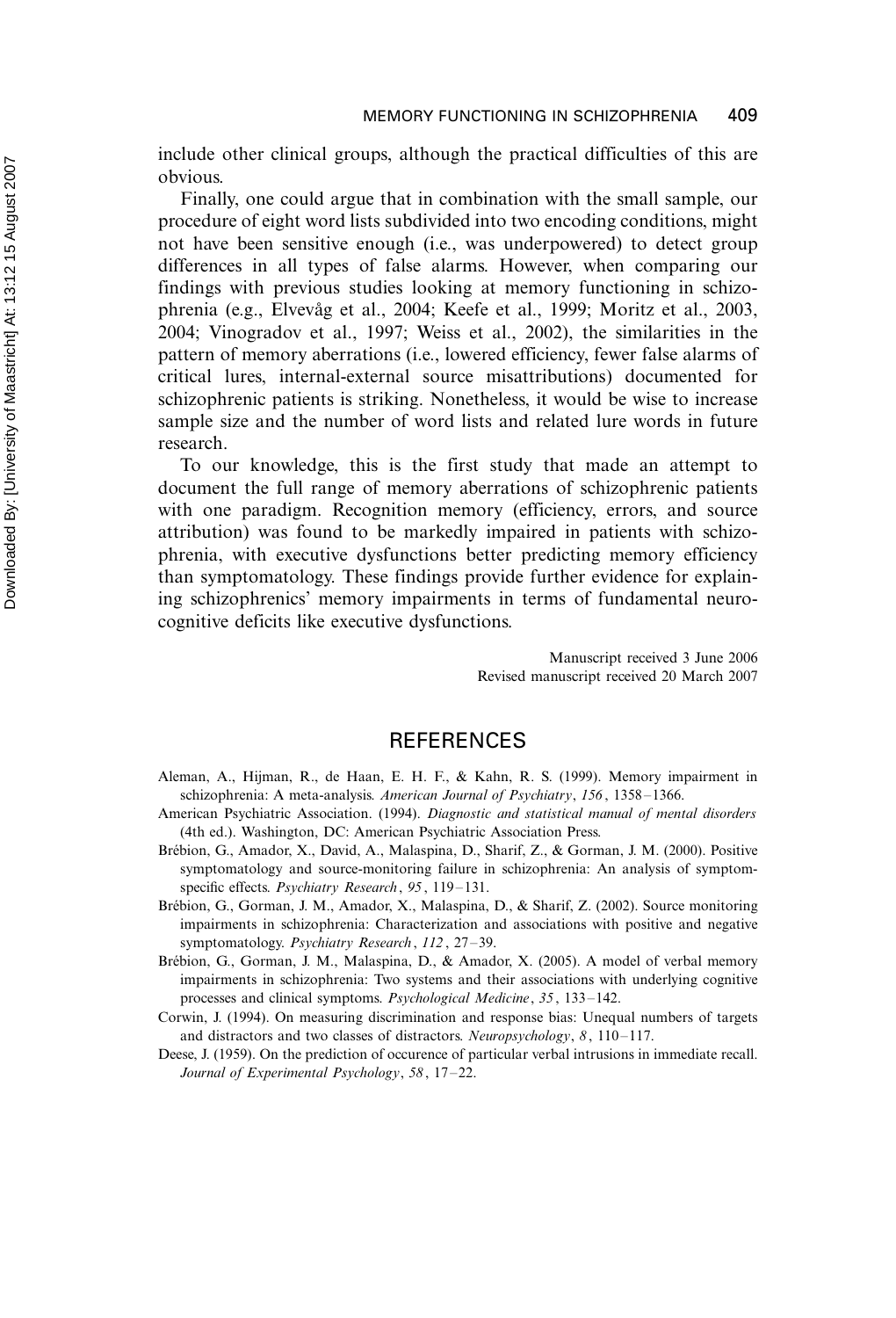- Dodson, C. S., & Schacter, D. L. (2002). The cognitive neuropsychology of false memories: Theory and data. In A. D. Baddeley, M. D. Kopelman, & B. A. Wilson (Eds.), Handbook of memory disorders (pp. 343-362). Chichester, UK: Wiley.
- Elvevåg, B., Fisher, J. E., Weickert, T. W., Weinberger, D. R., & Goldberg, T. E. (2004). Lack of false recognition in schizophrenia: A consequence of poor memory? Neuropsychologia, 42,  $546 - 554.$
- Hagger, C., Buckley, P., Kenny, J. T., Friedman, L., Ubogy, D., & Meltzer, H. Y. (1993). Improvement in cognitive functions and psychiatric symptoms in treatment-refractory schizophrenic patients receiving clozapine. Biological Psychiatry, 34, 702-712.
- Hartman, M., Steketee, M. C., Silva, S., Lanning, K., & Andersson, C. (2003). Wisconsin Card Sorting Test performance in schizophrenia: The role of working memory. Schizophrenia  $Research, 63, 201 - 217.$
- Heaton, R. K., Chelune, G. J., Talley, J. L., Kay, G. G., & Curtiss, G. (1993). Wisconsin Card Sorting Test manual: Revised. Odessa, FL: Psychological Assessment Resources.
- Henquet, C., Krabbendam, L., Dautzenberg, J., Jolles, J., & Merckelbach, H. (2005). Confusing thoughts and speech: Source monitoring and psychosis. *Psychiatry Research*, 133, 57–63.
- Heinrichs, R. W., & Zakzanis, K. K. (1998). Neurocognitive deficit in schizophrenia: A quantitative review of the evidence. Neuropsychology, 12, 426-445.
- Hudon, C., Belleville, S., Souchay, C., Gély-Nargeot, M. C., Chertkow, H., & Gauthier, S. (2006). Memory for gist and detail information in Alzheimer's disease and mild cognitive impairment. Neuropsychology, 20, 566-577.
- Johnson, M. K., Hashtroudi, S., & Lindsay, D. S. (1993). Source monitoring. *Psychological* Bulletin, 114, 3-28.
- Keefe, R. S., Arnold, M. C., Bayen, U. J., & Harvey, P. D. (1999). Source monitoring deficits in patients with schizophrenia: A multinomial modeling analysis. Psychological Medicine, 29 , 903-914.
- Krabbendam, L., de Vugt, M. E., Derix, M. M. A., & Jolles, J. (1999). The behavioural assessment of the dysexecutive syndrome as a tool to assess executive functions in schizophrenia. The Clinical Neuropsychologist, 13, 370-375.
- Krabbendam, L., & Kalff, A. C. (1998). The Behavioural Assessment of the Dysexecutive Syndrome-Dutch version. Lisse, The Netherlands: Swets & Zeitlinger.
- Li, C.-S. R. (2004). Do schizophrenia patients make more perseverative than non-perseverative errors on the Wisconsin Card Sorting Test? A meta-analytic study. Psychiatry Research, 129,  $179 - 190.$
- McKenna, P. J., McKay, A. P., & Laws, K. (2000). Memory in functional psychosis. In G. E. Berrios & J. R. Hodges (Eds.), Memory disorders in psychiatric practice (pp. 234–267). Cambridge, UK: Cambridge University Press.
- McKenna, P. J., Ornstein, T., & Baddeley, A. (2002). Schizophrenia. In A. D. Baddeley, M. D. Kopelman, & B. A. Wilson (Eds.), Handbook of memory disorders (pp. 413 435). Chichester, UK: Wiley.
- McKenna, P. J., Tamlyn, D., Lund, C. E., Mortimer, A. M., Hammond, S., & Baddeley, A. D. (1990). Amnesic syndrome in schizophrenia. Psychological Medicine, 20, 967-972.
- Moritz, S., Andresen, B., Jacobsen, D., Mersmann, K., Wilke, U., Lambert, M., et al. (2001). Neuropsychological correlates of schizophrenic syndromes in patients treated with atypical neuroleptics. European Psychiatry, 16, 354-361.
- Moritz, S., & Woodward, T. S. (2002). Memory confidence and false memories in schizophrenia. Journal of Nervous and Mental Disease, 190, 641-643.
- Moritz, S., Woodward, T. S., Cuttler, C., Whitman, J. C., & Watson, J. M. (2004). False memories in schizophrenia. Neuropsychology, 18, 276-283.
- Moritz, S., Woodward, T. S., & Ruff, C. C. (2003). Source monitoring and memory confidence in schizophrenia. Psychological Medicine, 33, 131-139.